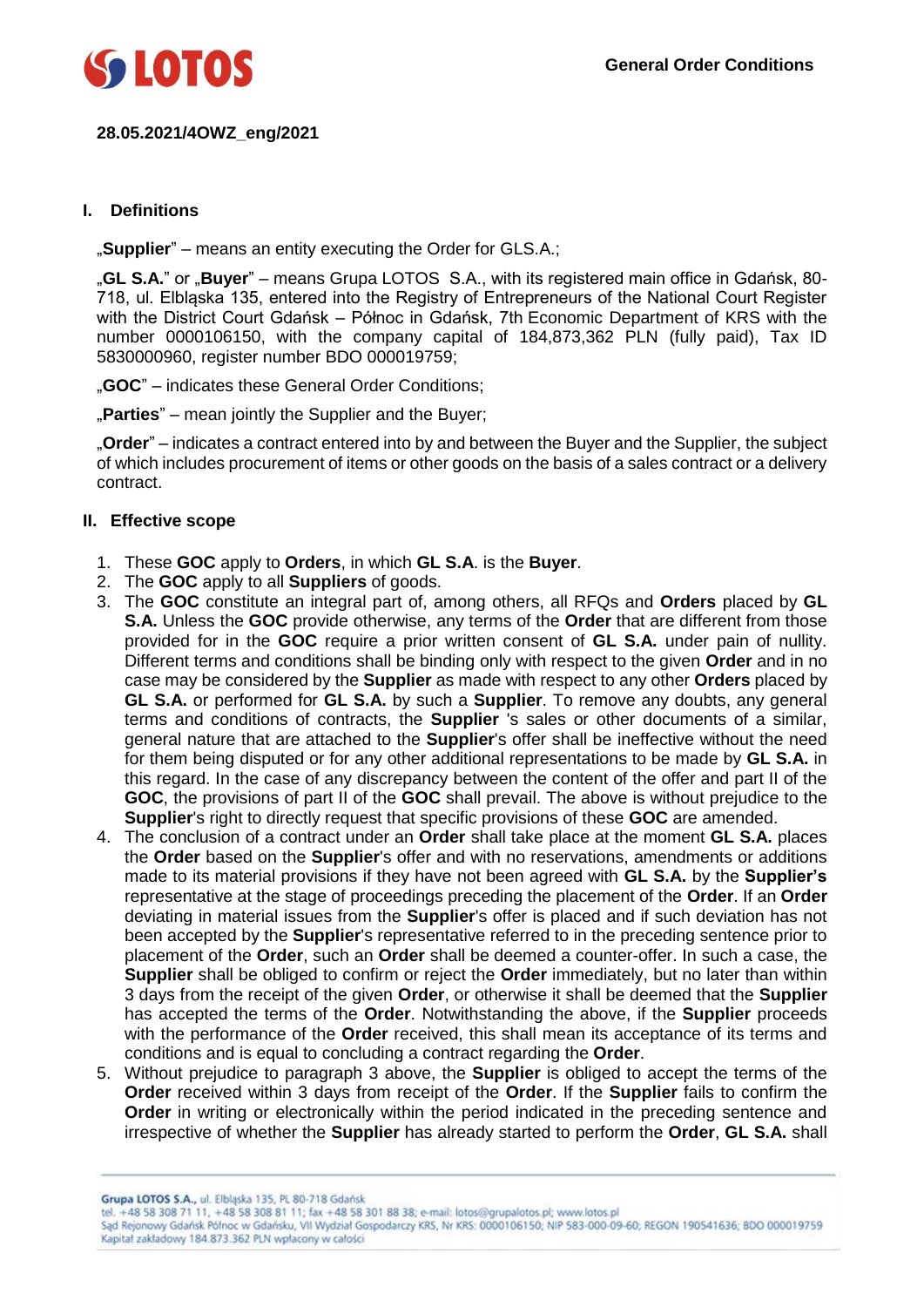

be entitled to cancel the **Order** or withdraw from the contract concluded in connection with the **Order** at any time, without **GL S.A.** bearing any negative consequences in this regard. **GL S.A.** may exercise such rights no later than within 30 days from the day on which the **Order** was to be performed in accordance with its content, but in any case no later than the day on which the **Supplier** confirms the **Order**. In the event of cancellation of the **Order** or withdrawal from the contract concluded under the **Order** by **GL S.A.** under the procedure specified in the preceding sentences, the **Supplier** shall be liable for any damages under general legal terms, including fault in contracting.

6. An **Order** shall be null and valid unless placed in writing or in a documentary form of a scanned **Order** signed by **GL S.A.** and sent to the **Supplier** by e-mail. Confirmation or rejection of the **Order** shall be made in writing or, in case the **Order** is made in a documentary form, in a documentary form which shall mean the form of a scanned statement signed by the **Supplier** and sent to **GL S.A.** by e-mail. All other agreements and documents, including in particular statements made, related to the performance of the **Order**, must be made in writing or in the electronic form with a secure electronic signature verifiable by a valid qualified certificate, and must include the number of the **Order** assigned to it by **GL S.A.** The number of the **Order**  must be quoted, in particular in delivery notification, invoice, goods dispatched note, receipt protocol etc.

# **III. Execution of deliveries**

- 1. Unless the **Parties** agreed in **Order** form upon otherwise, the **Order** shall be executed in the DDP – **GL S.A.** formula (indicated warehouse, storage yard or other location), according to INCOTERMS 2020. The **Supplier** shall be obliged to insure the goods at its own expense, against all risk during transport, according to Institute Cargo Clauses (A) 1/1/09. **GL S.A.** may require the **Supplier** to deliver a document confirming signing an insurance contract confirming the cessation of rights to any compensations or a document insurance providing the basis for a compensation payment directly to **GL S.A.**
- 2. The **Supplier** shall not be obliged to confirm the delivery, unless the **Parties** agreed otherwise in the form of a document. Execution of the **Order** should take place just once, unless the **Parties** agreed upon otherwise (such agreement can have the form of a document). If the **Parties** approved partial execution of the **Order**, the confirmation obligation shall apply to all parts, if the **Parties** agreed to do so. Goods shall be collected on working days (Monday to Friday, excluding non-working days within the meaning of the Non-working Days Act of 18 January 1951), between 7 am and 2 pm.
- 3. The **Supplier** shall be obliged to pack and protect the goods against defect, loss, damage accordingly with their nature, to the means of transportation used, as well as according to loading and unloading equipment. A label should be affixed to the packaging, legible and permanent, containing the name and the address of the **Buyer**, as well as the **Order** number assigned by the **Buyer** and symbols indicating handling the package according to delivery and transport standards. Each element inside the package should be labelled in a manner enabling its full identification. If the goods are packed inside multiple packagings, the **Supplier** shall be obliged to provide a detailed specification for each of the packagings, and a common specification attached to the delivery documentation.
- 4. Labelling of electric and electronic equipment and, if justified by the size or by the intended use of such equipment, of packaging for such equipment, should conform to legal regulations applicable to electric and electronic waste. In the case of atypical, hazardous, oversized, etc. goods, the **Parties** shall agree upon detailed conditions regarding packaging, labelling, delivery confirmation and acceptance in each and every case.
- 5. The delivery shall be considered as executed at the time the goods and documents specified in the **Order** (e.g.: technical documentation, quality control certificates, material certificates, EX certificates, etc.) shall be accepted by **GL S.A.** without any objections. Any deviations from the agreed conditions, as well as lack of the required documents may provide the basis for the goods to be rejected or returned to the **Supplier** at its own expense, and the delivery shall be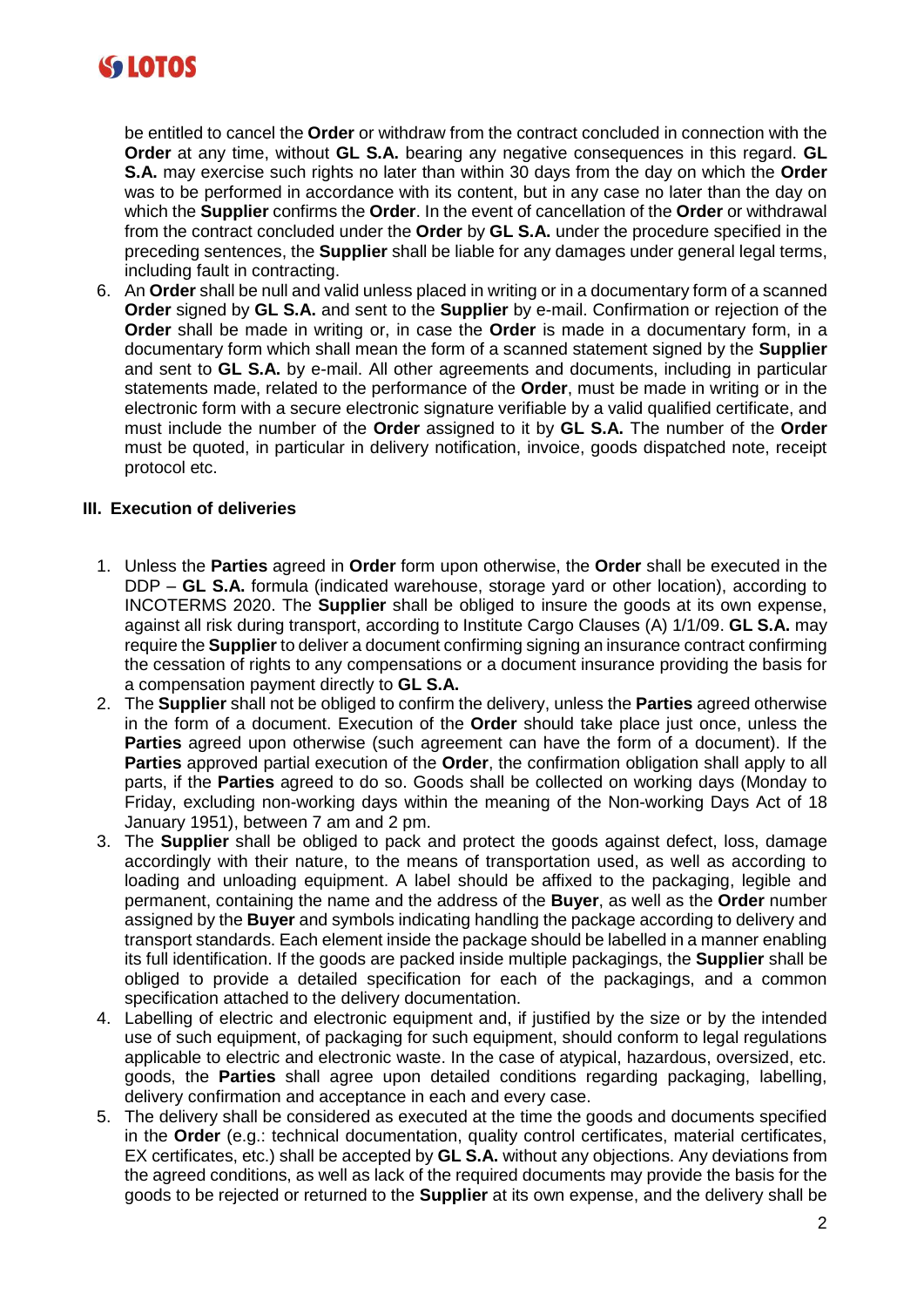

considered as not executed with all due consequences. In particular, the invoice issued by the **Supplier** before the goods conforming to the **Order** and full required documentation to **GL S.A.** shall remain ineffective towards **GL S.A.,** and the due date for the payment included in such an invoice shall begin after delivery of goods conforming to the contract with all required documents to **GL S.A.** at the earliest. Such a withheld payment shall not be understood as a delayed payment or unduly execution of the **Order** by the **Buyer**. The **Supplier** shall not be entitled to claim any statutory or contractual interests regarding such a delay.

- 6. The **Supplier** shall be held liable for damage caused by the delay, incorrect labelling, packing or identification of the shipment and defect or damage of the goods.
- 7. **GL S.A.** shall have the right to return to the **Supplier**, at the expense and risk of the **Supplier**, any shipment delivered without the required confirmation or delivered before the deadline or after the delivery deadline indicated in the confirmation, or to impose storage costs onto the **Supplier**. The **Supplier** shall bear the risk of defect, damage or loss of the goods.
- 8. The **Supplier** shall exempt **GL S.A.** from any and all liability resulting from any claims of third parties raised on the grounds of patent violation, protection rights violation, registration rights violation or violation of any other industrial property rights, material copyrights and derivative rights related to the delivered goods, with the exception of strictly effective, generally applicable legal regulations.
- 9. Monitoring of transported goods:

a. The **Supplier** hereby declares that he is aware of the obligations resulting from the Act of 9th March 2017 on the monitoring system for road and railway carriage of goods and trade in heating fuels – hereinafter referred to as the Act. In the case of transport of goods subjected to a system monitoring road of railway carriage of goods according to the Act, the **Supplier** guarantees that obligations specified in legal regulations shall be met, as well as guarantees meeting such obligations by the subcontractors/further suppliers.

b. The **Supplier** shall be obliged to send the reference number to **GL S.A.** to the following e-mail address: [ZAKUPY\\_SENT@grupalotos.pl](mailto:ZAKUPY_SENT@grupalotos.pl)

c. In the case of intra-Community purchase of goods or import, the **Supplier** shall be obliged to send to **GL S.A.** data of the transport provider transporting goods to the territory of Poland and the e-mail address of the transport provider to which the reference number of the order shall be sent immediately, however, not later than before the start of loading of the goods.

d. The **Supplier** shall be obliged to immediately confirm to **GL S.A**. the receipt of the reference number of the order by the transport provider and to inform about the fact that obligations imposed by the Act have been met. The **Parties** hereby agree to cooperate in order to duly meet said obligations.

e. The **Supplier** guarantees that the transport provider fulfills the obligations specified in the Act.

f. The **Supplier** shall be liable for damage, in particular for penalties or costs caused by not meeting or unduly meeting obligations specified by legal regulations, in particular specified in the Act, indicated in p. 9 l. a).

g. If any **Order** conditions stipulate limitations of liability of the **Supplier**, such stipulations shall not apply to damage related to not meeting or unduly meeting obligations specified in the Act.

# **IV. Delivery date**

- 1. The delivery date indicated in the **Order,** and in case of partial deliveries the delivery dates indicated in the deliveries schedule included in the **Order** or constituting an annex to the **Order**, are final and indicate the date on which the goods will be delivered to the specified location according to the delivery conditions referred to in the **Order**.
- 2. The **Supplier** is obliged to immediately inform **GL S.A.** about the occurrence or a risk of occurrence of circumstances due to which the agreed term of the **Order**'s delivery may not be complied with, together with an indication of the expected period of delay and its causes. If the information submitted shows that it will be impossible to make the delivery at the deadline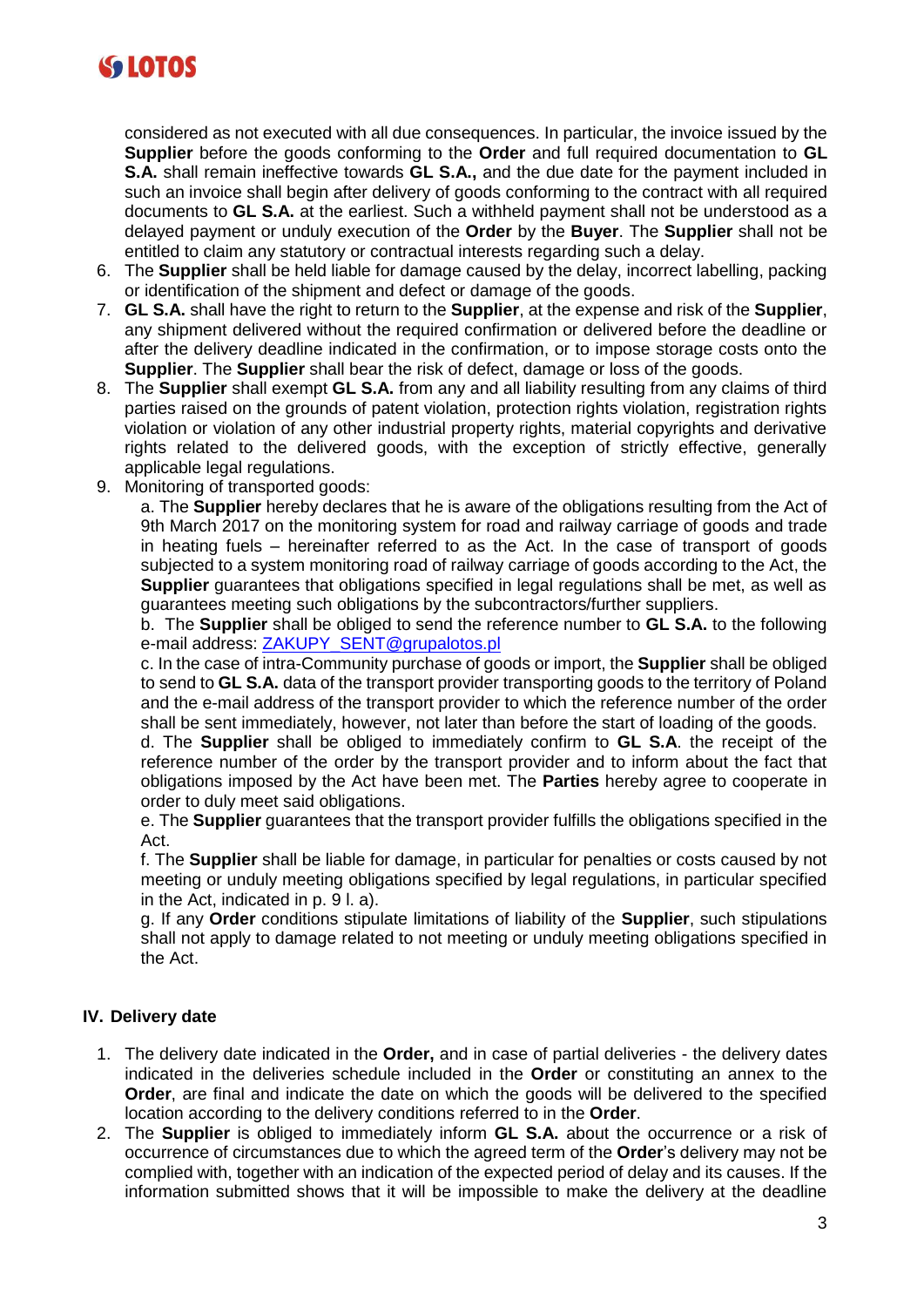

established, **GL S.A.** may withdraw from the **Order**, in its entirety or part. **GL S.A.** shall be entitled to exercise the right of withdrawal referred to in the preceding sentence within a period of 8 weeks, calculated from the agreed delivery date or the delivery date resulting from the **Order**. In such a case, the **Supplier** shall pay **GL S.A.** a contractual penalty amounting to 20% (twenty percent) of the net remuneration due to it under the **Order** from which **GL S.A.** has withdrawn, and in case of withdrawal from a part of **the Order** - 20% (twenty percent) of the net remuneration for such part of the **Order** (in case of deliveries carried out in parts according to the terms of the **Order** or based on a separate approval of **GL S.A.**).

- 3. **GL S.A.** shall be entitled to charge the **Supplier** with a contractual penalty for a delay in performance of the **Order** in the amount of 0.2% (two tenths of percent) of the net remuneration due under the **Order** (or part thereof in case of partial deliveries), for each commenced day of delay, up to a total of 25% (twenty-five percent) of the net remuneration due under the **Order** (or part thereof in case of partial deliveries, as indicated in the terms of the **Order** or based on a separate approval of **GL S.A.**). Failure by **GL S.A.** to exercise the right to withdraw from the **Order** based on paragraph 2 does not exclude the possibility of charging penalties on the basis of that paragraph.
- 4. **GL S.A.**'s receivables due for the contractual penalties may be deducted from any receivables of the **Supplier**, to which it is entitled from **GL S.A.** under the **Order,** to which the **Supplier** hereby agrees.
- 5. The reservation of contractual penalties indicated in p. 2 and 3 does not exclude the right of **GL S.A.** to claim additional compensation according to generally effective regulations, as well as a compensation for not executed or unduly executed **Order**, for which no contractual penalties are provided for in this document or in the **Order**, according to generally effective regulations.
- 6. The obligation of the **Supplier** to pay contractual penalties remains independent from the damage of **GL S.A.** and from the factual damage or lack thereof.

#### **V. Prices and payments**

- 1. The prices specified in the **Order** are fixed net prices. The prices in the **Order** include all taxes, fees and duties, and exclude VAT. VAT shall be added to the above prices at the rate based on applicable regulations.
- 2. In case of sales of goods or services listed in Annex No. 15 to the VAT Act of 11 March 2004, the **Supplier** undertakes to include the following on the invoice: the current Polish classification of goods and services (PKWiU) and CN symbols in case of goods and the Polish classification of goods and services in case of services or the item number under Annex No. 15 (applies to items 92, 93 and 97 of Annex No. 15). Failure to provide the aforementioned data shall grant **GL S.A.** the right to withhold payment. The day from which the payment period shall be calculated depends on the transfer of the aforementioned data to the **Buyer**. In such a case, failure to make the payment shall not be considered as a delay or as a late payment. The foregoing is without prejudice to the other provisions of the **Order** regarding payment terms.
- 3. If the amount of the remuneration for the transfer of copyrights exceeds PLN 10,000, the **Supplier** shall be obliged to specify the value of the transferred rights in the invoice.
- 4. Remuneration shall be paid upon receipt by **GL S.A.** of accurate, correct and reliable invoices issued in due time in accordance with the provisions of the VAT Act of 11 March 2004 hereinafter referred to as the "VAT Act" and its implementing regulations, confirmed with copies held at the invoice issuer. The **Supplier** undertakes to compensate **GL S.A.** for all negative financial consequences, including those due to the loss of the right to deduct VAT, resulting from the breach of the above mentioned terms or resulting from the occurrence of circumstances referred to in Article 88 section 3a or Article 96 sections 9 and 9a of the VAT Act of 11 March 2004, for the liability incurred by **GL S.A.** under Article 117ba of the Act of 29 August 1997 - Tax Ordinance and due to the lack of possibility to post the expense as a tax deductible expense or due to the necessity to reduce the tax deductible expenses or increase the revenue pursuant to the rules specified in Article 15d of the Corporate Income Tax Act of 15 February 1992.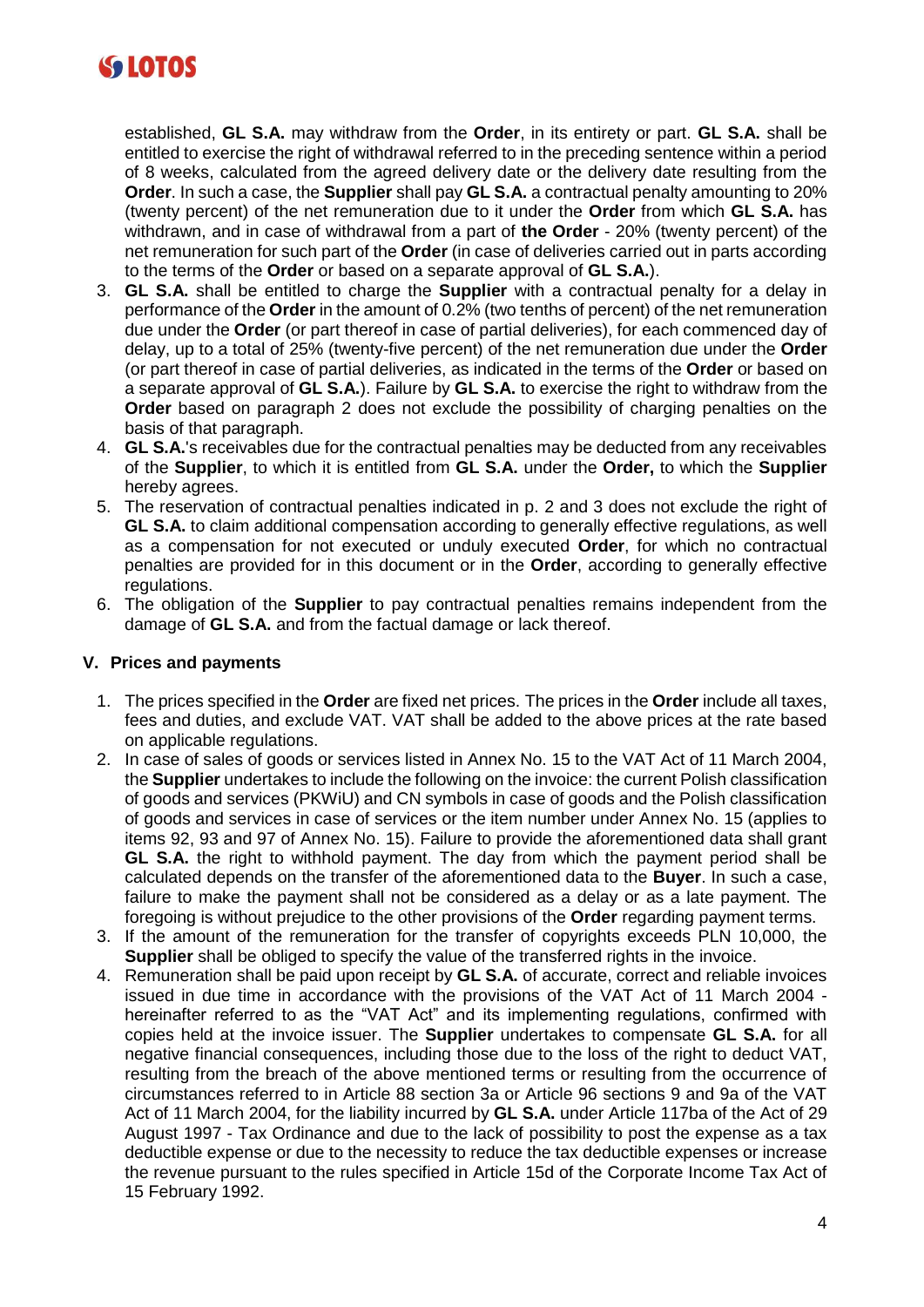# **SS LOTOS**

- 5. The **Supplier** declares that it is a registered and active VAT payer and that it is not a small taxpayer using cash accounting within the meaning of the Act of the 11 March 2004 on VAT. The **Supplier** undertakes to immediately inform **GL S.A.** of any of changes within this scope or otherwise it shall bear all negative financial consequences in this regard.
- 6. Unless the **Parties** agree otherwise, the **Supplier**'s remuneration shall be payable to the **Supplier's** bank account by a transfer by **GL S.A.**, using the split payment mechanism, within 30 days from the date of delivery of an invoice correctly issued in accordance with the terms of these **GOC**. Invoices without the **Order** number shall be deemed as incorrect and will not constitute a basis for payment.
- 7. The payment shall be deemed to have been made on the day **GL S.A.**'s bank account is debited.
- 8. The **Parties** agree that invoices may be sent by electronic means after a separate e-invoicing contract has been signed.
- 9. Provisions of clauses V (1) to V (6) and VI shall not apply to a **Supplier** whose registered main office and place of permanent business activity is outside the territory of the Republic of Poland. The prices specified in the **Order** placed with such a **Supplier** are net fixed prices and include all taxes, fees and duties, but exclude VAT. The invoices will not include VAT. Such a transaction, as an intra-Community acquisition of goods, is subject to the reverse charge procedure.

# **VI. Split payment method and list of VAT payers (,,White list")**

- 1. Because of the split payment mechanism, the VAT indicated in the invoice shall be paid only in Polish zlotys, to the bank account operated according to Polish banking law. **Supplier** shall be obliged to specify the aforementioned bank account number in every invoice.
- 2. **Supplier** hereby declares that the aforementioned bank account number is entered into the list indicated in art. 96b of the Act of 11th March 2004 on value added tax (hereinafter VAT Act) and is currently valid.
- 3. If the indicated bank account number used to make the payment changes, **Supplier** shall immediately inform about such a change in writing (under the pain of nullity), signed according to representation rules effective within **Supplier**.
- 4. If the bank account to which the payment should be made is not included in the list indicated in art. 96b of the VAT Act, **GL S.A.** shall have the right to withhold payments until the date on which the bank account of the **Supplier** indicated for payments is included in the list, and the withdrawal period of payment shall not be considered a delay or a default regarding the payment.

# **VII.Quality warranty and guarantee**

- 1. Unless otherwise agreed by the **Parties**, the **Supplier** shall be obliged to deliver new, unused goods, free of material and legal faults and conforming to technical requirements indicated in the **Order**. Unless the **Parties** agree otherwise, during the warranty or guarantee period the **Supplier** shall be obliged to remove faults and malfunctions immediately, however, not later than within the final deadline of 14 days after the fault is reported by **GL S.A.** After this deadline, **GL S.A.** may undertake repairs at the expense and risk of the **Supplier**, without the need for a separate approval or authorisation of a common court. **GL S.A.** reserves the right to remove faults or malfunctions in the subject of the **Order** immediately, using its own technical service, at the expense and risk of the **Supplier** and without a loss of rights from the warranty or guarantee, in urgent situations, if the immediate removal of a fault or of a malfunction is required in order to avoid any damage to **GL S.A.**, including ensuring continuous operation of a site of **GL S.A.**
- 2. The **Supplier** shall be obliged to replace faulty goods, if the fault or the malfunction according to a technical opinion of **GL S.A.** are such that restoration of the goods to a condition meeting the quality requirements specified in the **Order** is impossible, improbable or cannot be justified, if the fault or malfunction occurred again despite repairs done previously.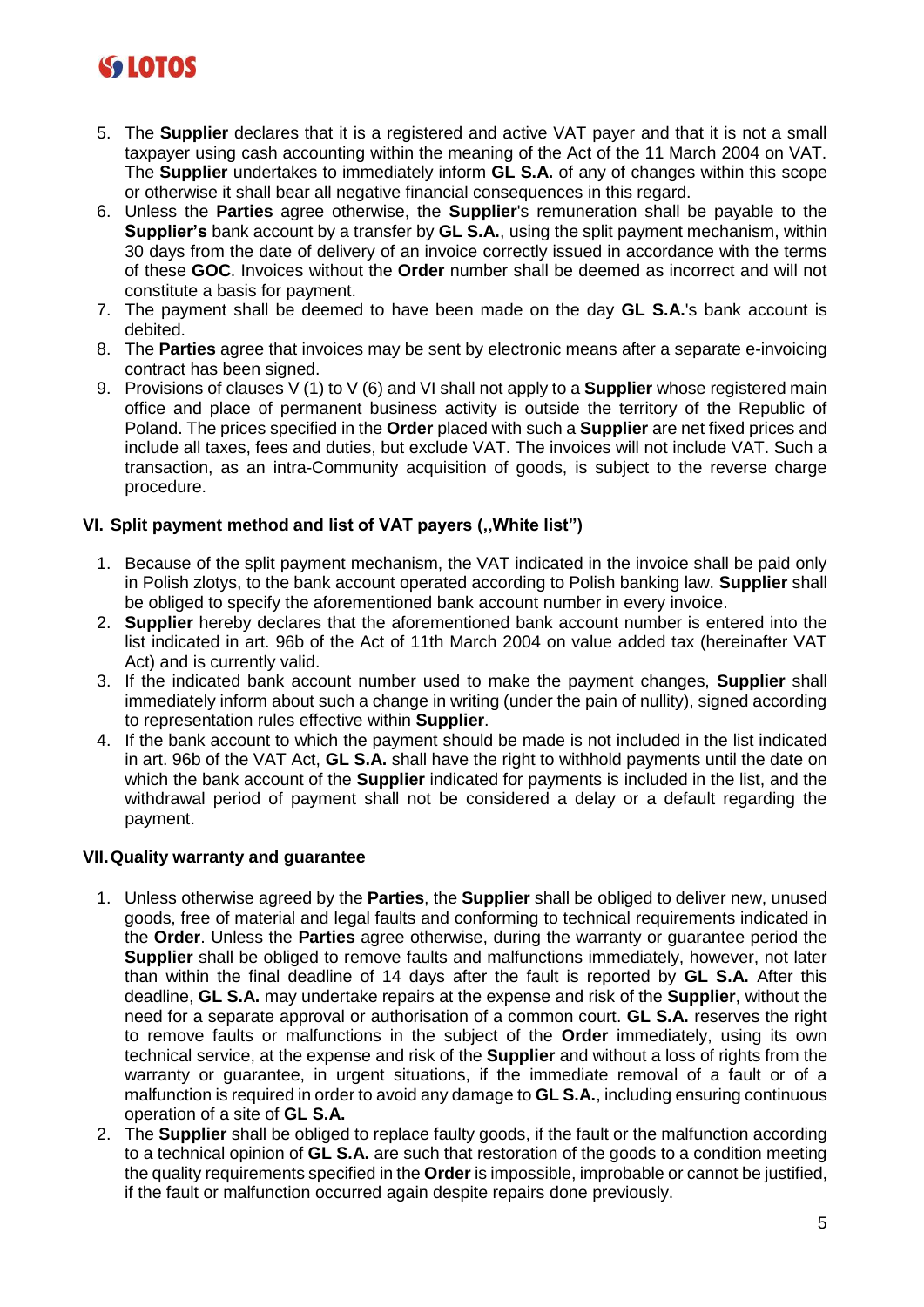# **SS LOTOS**

- 3. **GL S.A.** may require the **Supplier** to secure duly execution of obligations resulting from the **Order** (particularly the punctual delivery), as well as warranty or quarantee obligations in particular provided as a bank warranty or an insurance warranty, with the content previously approved by **GL S.A.**
- 4. The remaining scope of liability of the **Supplier** related to warranty and guarantee is regulated in generally effective legal regulations. The warranty period granted by the **Supplier** shall be indicated in the **Order** or in warranty documents. If no other stipulations are indicated in the **Order** or in the warranty documents, the **Supplie**r shall grant a quality warranty and guarantee for faults for a period of 24 months from the acceptance date of a delivery executed by the **Supplier** according to **Order** conditions.
- 5. If removal of faults found during acceptance of the subject of the **Order** or during the warranty and guarantee period covering the faults is delayed, the **Supplier** shall pay **GL S.A.** a contractual penalty of 0.4% (four tenths of a percent) of the value of net remuneration indicated in the **Order** (or of a part thereof in the case of partial deliveries in accordance with the terms of the **Order** or on the basis of a separate consent of **GL S.A.**) for every started day of delay, counted from the deadline indicated by **GL S.A.** for fault removal, however, not more than a total of 25% (twenty five percent) of the value of net remuneration indicated in the **Order** (or of a part thereof in the case of partial deliveries in accordance with the terms of the **Order** or on the basis of a separate consent of **GL S.A.**). If **GL S.A.** suffers a higher damage, it shall have the right to claim additional compensation according to generally effective regulations, as well as a compensation for not executed or unduly executed **Order**, for which no contractual penalties are provided for in this document or in the **Order**, according to generally effective regulations.
- 6. The obligation of the **Supplier** to pay contractual penalties remains independent from the damage of **GL S.A.** and from the factual damage or lack thereof.

# **VIII. Sub-supplier**

- 1. If the **Supplier** intends to sub-contract the execution of the entire **Order** or a part thereof with third parties, such sub-contraction requires a prior written approval of **GL S.A.** under the pain of invalidity. The same requirements applies accordingly if a sub-supplier is changed during **Order** execution or if a further sub-supplier is engaged.
- 2. The **Supplier** shall be liable for actions or negligence of entities it relies on to meet its obligations or to which it entrusted its obligations, as if it were actions or negligence of the **Supplier**.

# **IX. Withdrawal from the Order**

- 1. **GL S.A.** may withdraw from the **Order** or from a part there of because of reasons the **Supplier**  is responsible for in the case of a violation of **Order** conditions or of these **GOC** by the **Supplier**, or in cases of severe violation of generally effective legal regulations by the **Supplier**.
- 2. In the case of intra-community deliveries of electric and electronic equipment subjected to the Directive 2002/96/WE, **GL S.A.** may withdraw from execution of the **Order** or of a part thereof, if an inspection performed according to **GOC** or an audit performed according to **GOC**, or actions of public authorities indicate that the **Supplier** does not duly meet its obligations as an entity marketing the equipment, specified in the Act of 11th September 2005 on electric and electronic waste.
- 3. If **GL S.A.** withdraws from the **Order** because of reasons the **Supplier** is responsible for, **GL S.A.** shall have the right to impose a contractual penalty in the amount of 20% (twenty percent) of the value of net remuneration specified in the **Order** or related to its non-executed part (in the case of partial deliveries in accordance with the terms of the **Order** or on the basis of a separate consent of **GL S.A.**). **GL S.A**. shall have the right to claim compensation in excess of the reserved contractual penalty, according to generally effective regulations.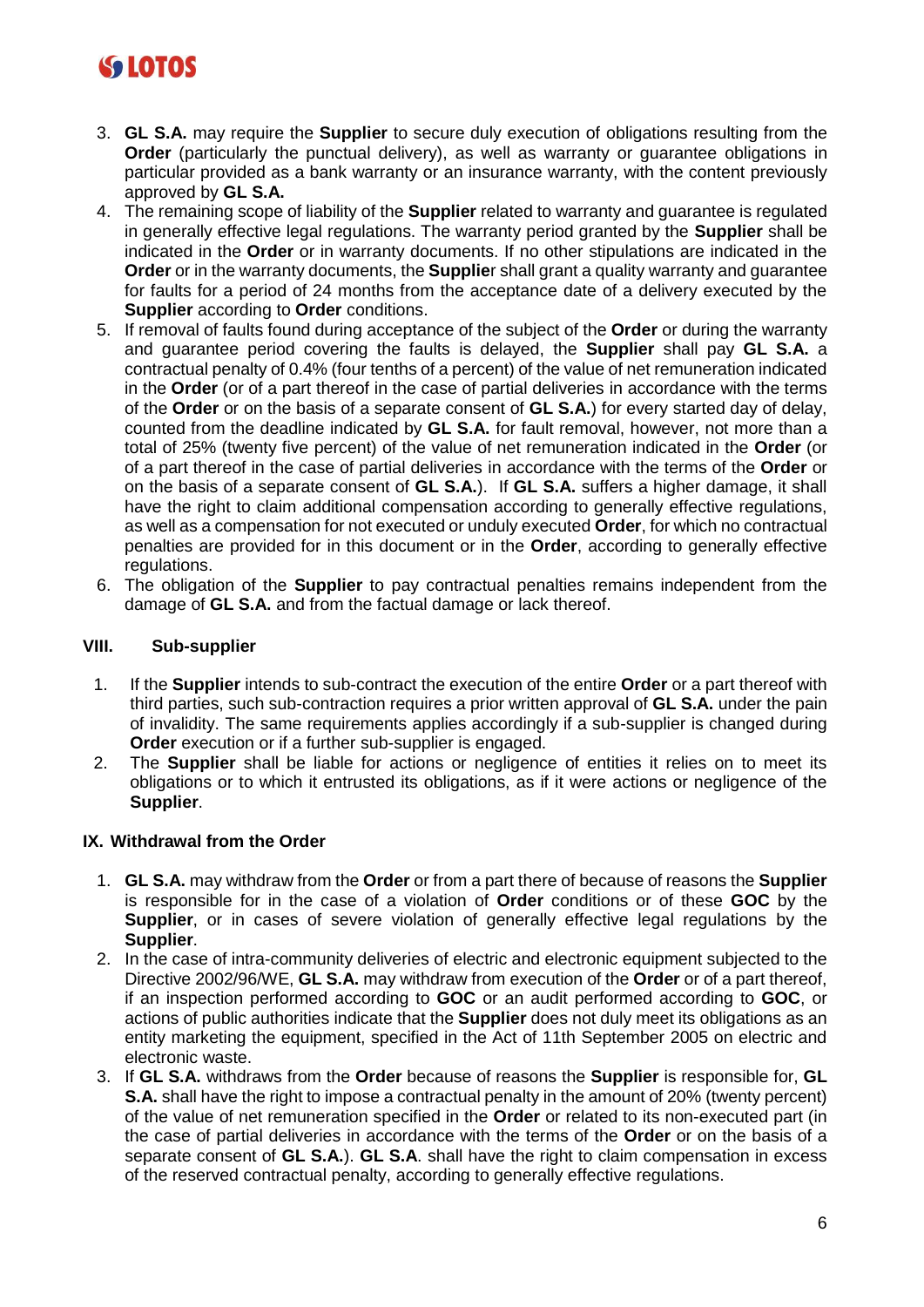

- 4. Withdrawal from the **Order** or from a part thereof according to the above stipulations may take place not later than within 6 months after the agreed delivery date or the delivery date indicated in the **Order**.
- 5. All contractual penalties specified in these **GOC** are independent of each other, are not mutually exclusive and may be asserted jointly or separately, in particular contractual penalties for improper performance of the **Order** may be asserted together with contractual penalties for withdrawal from the **Order**.

## **X. Order transfer**

- 1. The **Supplier** shall not transfer rights and obligations or encumber the rights specified in the **Order**, in their entirety or in part, without a prior written approval of the **GL S.A.** required under the pain of invalidity, in particular, it shall not cede its due remuneration related to the **Order** without such an approval. The transfer and encumbering of rights or transfer obligations indicated in the **Order** without an approval of **GL S.A.** indicated in the previous sentence shall have no effect on **GL S.A.**
- 2. **GL S.A.** shall have the right to transfer a part or all rights and obligations indicated in the **Order** onto subsidiaries of **GL S.A.** as understood according to the Code of Commercial Companies without approval of the **Supplier**.

#### **XI. Confidentiality**

- 1. The **Supplier** shall be obliged to treat all **Order** conditions, as well as information related to **GL S.A.** and to its company, obtained in relation to **Order** and its execution as strictly confidential and not generally available and use them only for the purpose of **Order** execution. In particular, the **Supplier** shall be obliged to treat as confidential all organisational, commercial, legal, financial and technical information related to **GL S.A**., as well as information related to the size of commercial exchange, applied prices, discounts, product specifications, agreements, technological data. The **Supplie**r hereby acknowledges that such information is a trade secret of **GL S.A.** as understood according to art. 11 of the Act of 16/04/1993 on combatting unfair competition.
- 2. This confidentiality obligation shall remain effective during **Order** execution and for 10 years after its execution, termination or cancellation, regardless of the reason.
- 3. None of information specified in p. 1 shall be revealed or used by the **Supplier** without a prior, written approval of the **Buyer** – under the pain of invalidity - excluding situations in which this is required according to the effective legal regulations. Such information shall be revealed only to such staff members or sub-contractors of the **Supplier**, who require such information in order to executed the **Order** and under the condition, that such individuals shall be obliged to maintain confidentiality within the scope specified above. The **Supplier** shall be liable for violations of this confidentiality obligation by such individuals.
- 4. If obligations indicated in p. 1 3 are violated, the **Supplier** shall be obliged to pay **GL S.A.** a contractual penalty of 20% (twenty percent) of the value of net remuneration indicated in the **Order** for each and every such violation, however, not more than 100% (one-hundred percent) of the value of net remuneration indicated in the **Order**. Notwithstanding the above, **GL S.A.** reserves the right to claim compensation in full value of the damage according to generally effective regulations in cases of damage with value exceeding the value of the contractual penalty.
- 5. Pursuant to the information obligations of public companies within the meaning of Regulation (EU) No 596/2014 of the European Parliament and of the Council of 16 April 2014 on market abuse (Market Abuse Regulation) and repealing Directive 2003/6/EC of the European Parliament and of the Council and Commission Directives 2003/124/EC, 2003/125/EC and 2004/72/EC (hereinafter the "MAR Regulation"), the **Supplier** is obliged not to disclose and not to use, under pain of sanctions provided for by the applicable law, confidential information, within the meaning of Article 7 of the MAR Regulation, that concern **GL S.A.** or any company of the LOTOS S.A. Capital Group. If the **Supplier** obtains such information, it is obliged to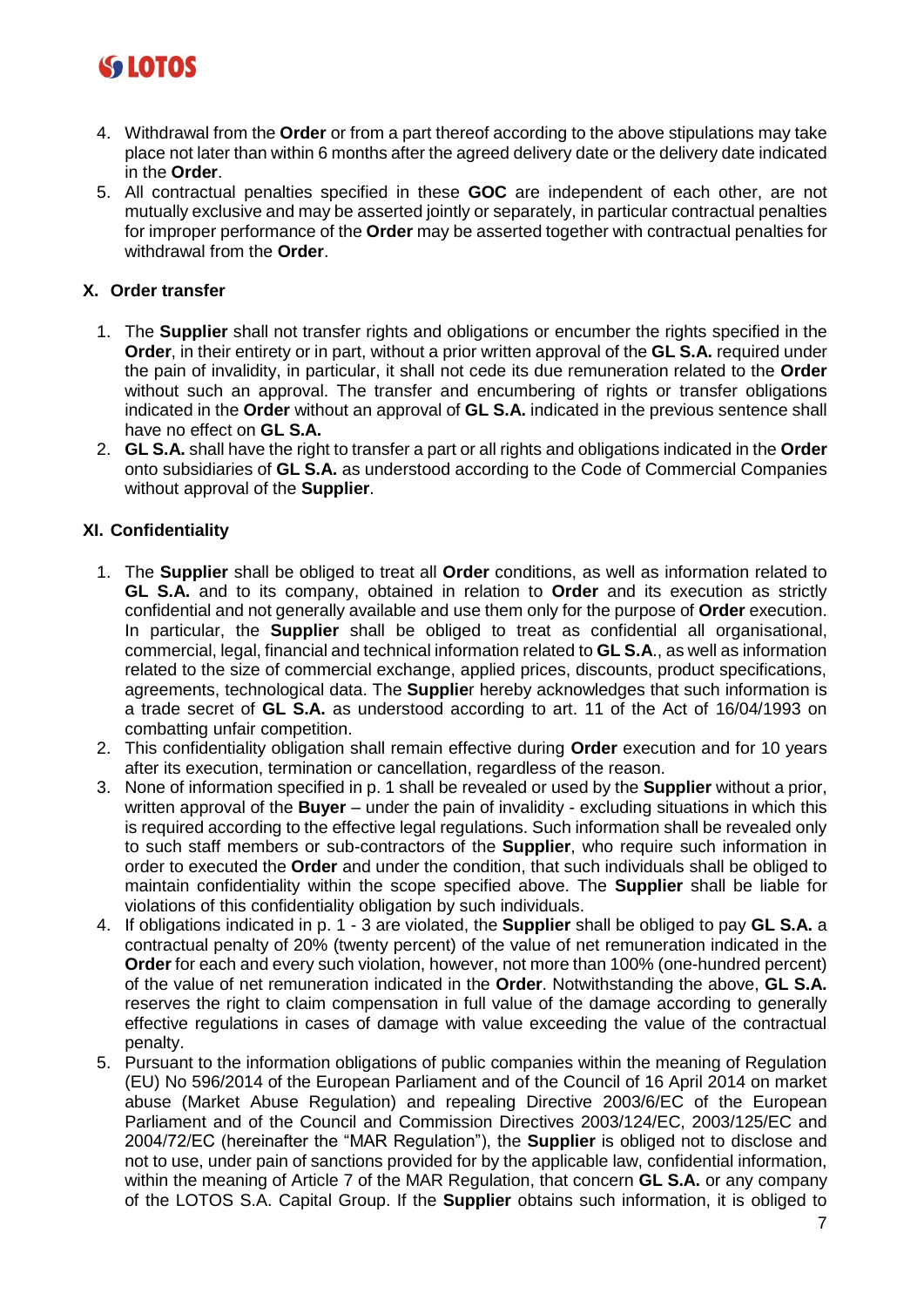

immediately inform the Investor Relations Office of **GL S.A.** at the following e-mail address: ir@grupalotos.pl. At the same time, at the request of **GL S.A.**, the **Supplier** shall provide a list of persons having access to confidential information and written confirmations from them stating that they acknowledge the obligations and sanctions under Article 18 of the MAR Regulation.

## **XII. Insurance policies**

- 1. The following insurance requirements shall apply if no other insurance requirements are provided for in the text of the **Order**.
- 2. During the period of performance of the **Order**, the **Supplier** shall insure and ensure continuity of insurance, at its own expense, to the following extent:

#### a. **Professional liability insurance**

- ii. The professional liability insurance covering damage caused in connection with the performance of the **Order** shall be valid for the entire period of performance of the **Order**.
- iii. The sum guaranteed should be not less than PLN 1,500,000 for each and all events.
- iv. The insurance coverage shall include:
	- − liability in tort and regarding non-performance / improper performance of obligations;
	- − damages to property and personal injury;
	- − damages caused by gross negligence;
	- − damages consisting of sudden and accidental pollution of the environment (if the **Order** provides for such risks);
		- − damages caused by subcontractors (if any);
		- − damages caused by a defect in a product delivered under the **Order** (product liability);
		- − damages resulting from loading and unloading works (if the **Order** provides for such works).
- v. Deductibles shall be set at no more than PLN 10,000. There will be no deductible for personal injury in the liability insurance.
- vi. It is allowed for the limits of liability to be below the required sum guaranteed in accordance with good market practices, except for the following coverages:
	- − liability in tort and regarding non-performance / improper performance of obligations;
	- − property damage and personal injury;
	- − damages caused by gross negligence;
	- − damage caused by subcontractors (if any);
	- − damage caused by a defect in a product delivered under the **Order** (product liability).
- 3. The **Supplier** shall submit copies of all documents confirming that it holds the required insurance coverage to the **Buyer** no later than 3 days prior to the scheduled delivery of the goods.
- 4. In the event of concluding insurance for a period shorter than the required insurance period, the **Supplier** shall be obliged to provide the **Buyer** with confirmation of obtaining continuation of the insurance coverage no later than 7 days prior to expiry of the insurance contract.
- 5. During the required insurance period, the **Buyer** may request that the **Supplier** submits written information from the insurer regarding the actual amount of the sum guaranteed / insured amount / limit of liability. The **Buyer** may also request proof of payment of the insurance premium (including its individual instalments).
- 6. If the **Supplier** fails to provide confirmation of the insurance coverage required by the **Buyer**  within the required periods, the **Buyer** may:
	- a. suspend the execution of the **Order** with an immediate effect, and in particular, refuse to accept goods from the **Supplier**, and if such suspension results in a delay, the delay shall be deemed to have been caused due to the **Supplier**'s fault;
	- b. withhold payment until the **Supplier** complies with all insurance requirements; however, withholding payment shall not result in the **Buyer** being obliged to pay interest on late payments;
	- c. take out insurance at the **Supplier**'s cost.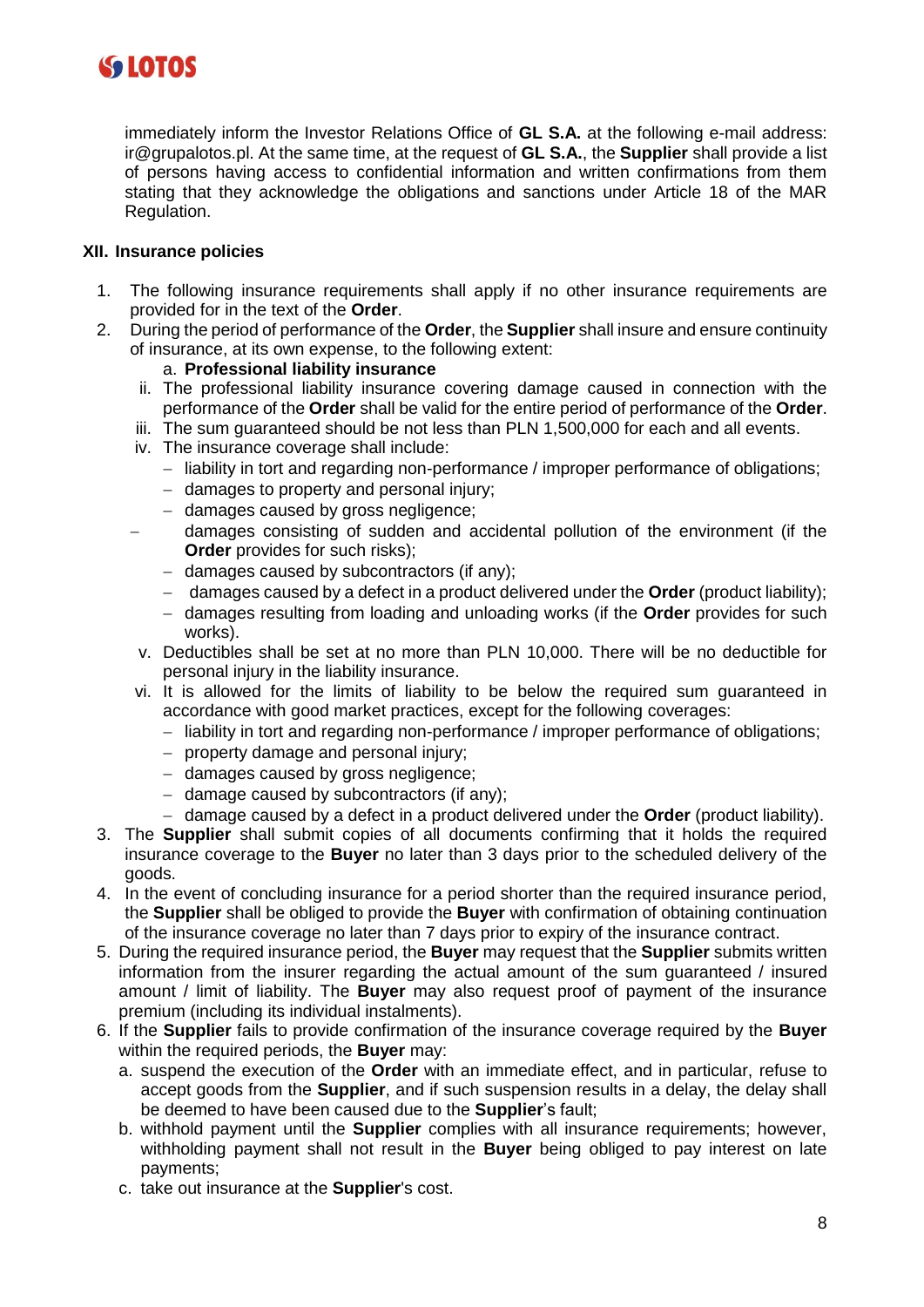

- 7. The **Supplier** or the sub-supplier shall comply with the terms of the insurance contracts concluded.
- 8. The **Supplier** shall be obliged to participate in the process of settling claims arising in connection with the performance of the **Order**, in particular to draw up and submit to the insurer and the **Buyer** any documents requested by the insurer, in particular estimates of repair costs.
- 9. The **Supplier's** failure to comply with any of the requirements set in this paragraph concerning insurance shall constitute a significant infringement of the **Order** and shall entitle the **Buyer** to terminate the **Order** without notice of termination, due to the **Supplier's** fault. The **Buyer** may exercise the right of withdrawal within a period of 60 days from the expiry of the period set for the **Supplier** to remedy the infringement.

#### **XIII. Personal data protection**

- 1. Each of the **Parties** shall be obliged to observe the generally effective legal regulations pertaining to personal data protection, in particular, Regulation of the European Parliament and of the Council (UE) 2016/679 of 27th April 2016 on the protection of natural persons with regard to the processing of personal data and on the free movement of such data, and repealing Directive 95/46/EC (General Data Protection Regulation) and shall be obliged to ensure protection of the aforementioned data by undertaking adequate technical and organisational measures, and shall be fully liable for damage caused in relation to personal data processing.
- 2. The **Supplier** hereby confirms that all personal data provided to the **Buyer** has been collected legally, reliably and transparently.
- 3. The **Supplier** confirms that it has fulfilled all obligations towards the persons whose data it transmits and towards the **Buyer** in relation with the applicable data protection regulations.

#### **XIV. Force Majeure**

- 1. None of the **Parties** shall be responsible for delayed or improper fulfilment of its obligations, if the delayed or improper fulfilment of its obligations is caused by force majeure. By force majeure the **Parties** understand extraordinary events, independent of the **Parties'** control, which at the time of concluding the **Order** could not have been foreseen and whose occurrence could not have been prevented by economically justified means, i.e. in particular: flood, fire, hurricane, earthquake, state of epidemics, state of epidemic emergency, state of natural disaster, state of emergency, downtime caused by the introduction of restrictions or measures in connection with or for the purpose of counteracting phenomena recognised by the World Health Organisation or governmental authorities as a pandemic or epidemic (including those relating to COVID-19, SARS-CoV-2 virus or its mutation). Downtime caused by disputes between the **Supplier** and any natural person, group or organisation, legal entity or other organisational unit, such as strikes, pickets, etc. shall not be considered as force majeure.
- 2. The **Party** affected is obliged to immediately inform the other **Party** about the occurrence, expected term of, propose manner of handling and cessation of a Force Majeure event.
- 3. The **Parties** shall establish new conditions for the **Order** fulfilment which shall take into account, in particular, an appropriate postponement of the delivery date, immediately after the Force Majeure event ceases to exist. If Force Majeure events or its effects last for more than 60 days, the **Parties** shall be entitled to terminate the **Order** at 2 weeks' notice. A notice of termination of the **Order** shall be null and void unless made in writing or in the electronic form, bearing a secure electronic signature verifiable with a valid qualified certificate. Neither **Party** shall be entitled to claim any compensation from the other **Party** for damages caused by Force Majeure.

# **XV. References and advertising**

1. The **Supplier** shall have no right to use materials and information related to cooperation with **GL S.A.**, in particular for reference and advertising purposes,without a prior approval of **GL**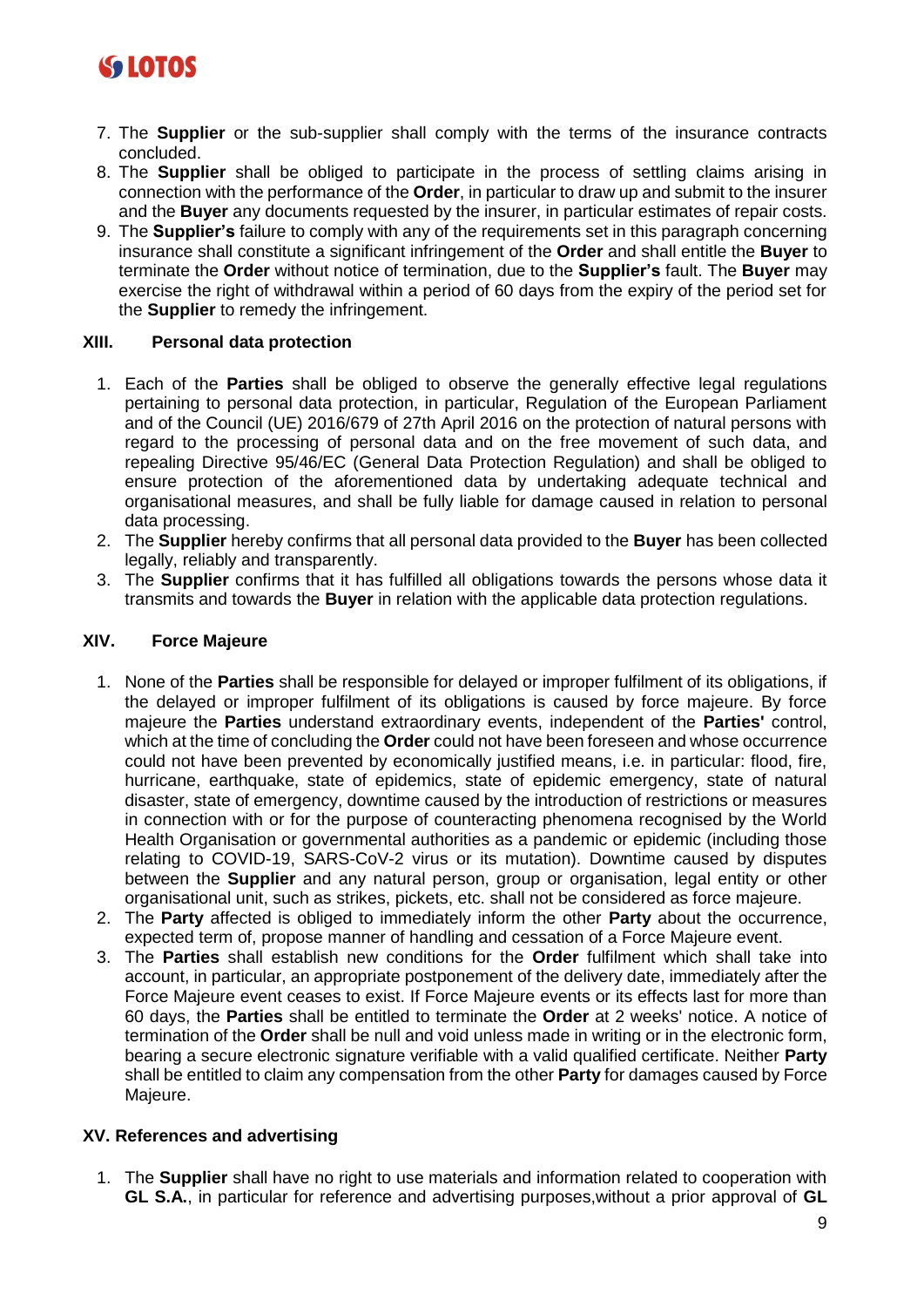

**S.A.** which requires a written form under the pain of invalidity. The **Supplier** shall have no right to use the logo, any trademarks or other designations of **GL S.A.**, unless **GL S.A.** authorised the **Supplier** to do so.

## **XVI. Supplier inspections**

- 1. **GL S.A.** shall have the right to perform inspections, tests and checks of materials used to manufacture the subject of the **Order** during every stage of the execution, at the **Supplier's** premises, in particular at its headquarters or production premises.. The **Supplier** shall be obliged to take into account all remarks and objections of **GL S.A.** made as a result of inspections, unless they would result in a significant change of the subject of the **Order**.
- 2. **GL S.A.** holds an Integrated Management System certificate, covering the requirements of ISO 9001, ISO 14001 and PN-N-18001 standards. Because of the above, **GL S.A.** reserves the right to hold audits of the **Supplier**, related to meeting the requirements of the aforementioned standards within the scope related to execution of the **Order**.

# **XVII. Obligations dictated by REACH Regulation (Reg. 1907/2006/WE) (if applicable)**

- 1. The **Supplier** hereby declares that the substance/mixture ingredients it delivers have been registered according to the REACH Regulation - if they required registration.
- 2. The **Supplier** hereby declares that the substance/mixture ingredients it delivers are not subjected to any permit granting procedures and limitations of use according to REACH Regulation.
- 3. In each case (including also when the delivered substance on its own, in a preparation or in an article is not subject to registration, authorisations nor restrictions of use procedures under the REACH Regulation), the **Supplier** shall be obliged to fill in and submit to **GL S.A.,** to the e-mail address indicated in the **Order**, no later than 14 days before the date of the first delivery and within 12 months from the date of the last delivery of the product, a statement compliant<br>website:<br>website: with the template provided on the following website: https://www.lotos.pl/3134/dla\_biznesu/reach/ dokumenty\_do\_pobrania
- 4. The **Supplier** is obliged to provide the current and properly drawn up safety data sheet of (name of the product) in electronic version and in Polish language to the e-mail address of **GL S.A.'s** representative indicated in the **Order** no later than 14 days prior to the date of the first delivery, unless the safety data sheet applicable on the day of conclusion of the **Order** has been previously delivered by the **Supplier** before the date of conclusion of the **Order**. In case of updating the safety data sheet within 12 months from the date of the last delivery of the product as part of the **Order**, the **Supplier** shall be obliged to provide, without undue delay, the updated safety data sheet in the form and in the manner specified in the preceding sentence.
- 5. If pursuant to Article 31 of the REACH Regulation a safety data sheet is not required, the **Supplier** shall be obliged to provide information drawn up in accordance with Article 32 of the above-mentioned Regulation. Section XVII point 4 above shall apply accordingly.

#### **XVIII. Requirements under the CLP Regulation, as amended (Regulation No 1272/2008/EC) and the Delegated Regulation (Regulation No 2020/1677/EC):**

- 1. In case of a hazardous substance/mixture, the **Supplier** shall deliver it in an appropriate packaging bearing an appropriate label (if applicable) according to the CLP Regulation (Regulation No. 1272/2008/EC), while the label should be consistent with the safety data sheet provided.
- 2. The **Supplier** states that it has submitted a notification to the PCN concerning the hazardous mixture/mixtures supplied and has provided the generated UFI identifier associated with the notification to the ECHA Poison Centre and that:
	- a. the PCN notification indicates Poland as the country of use,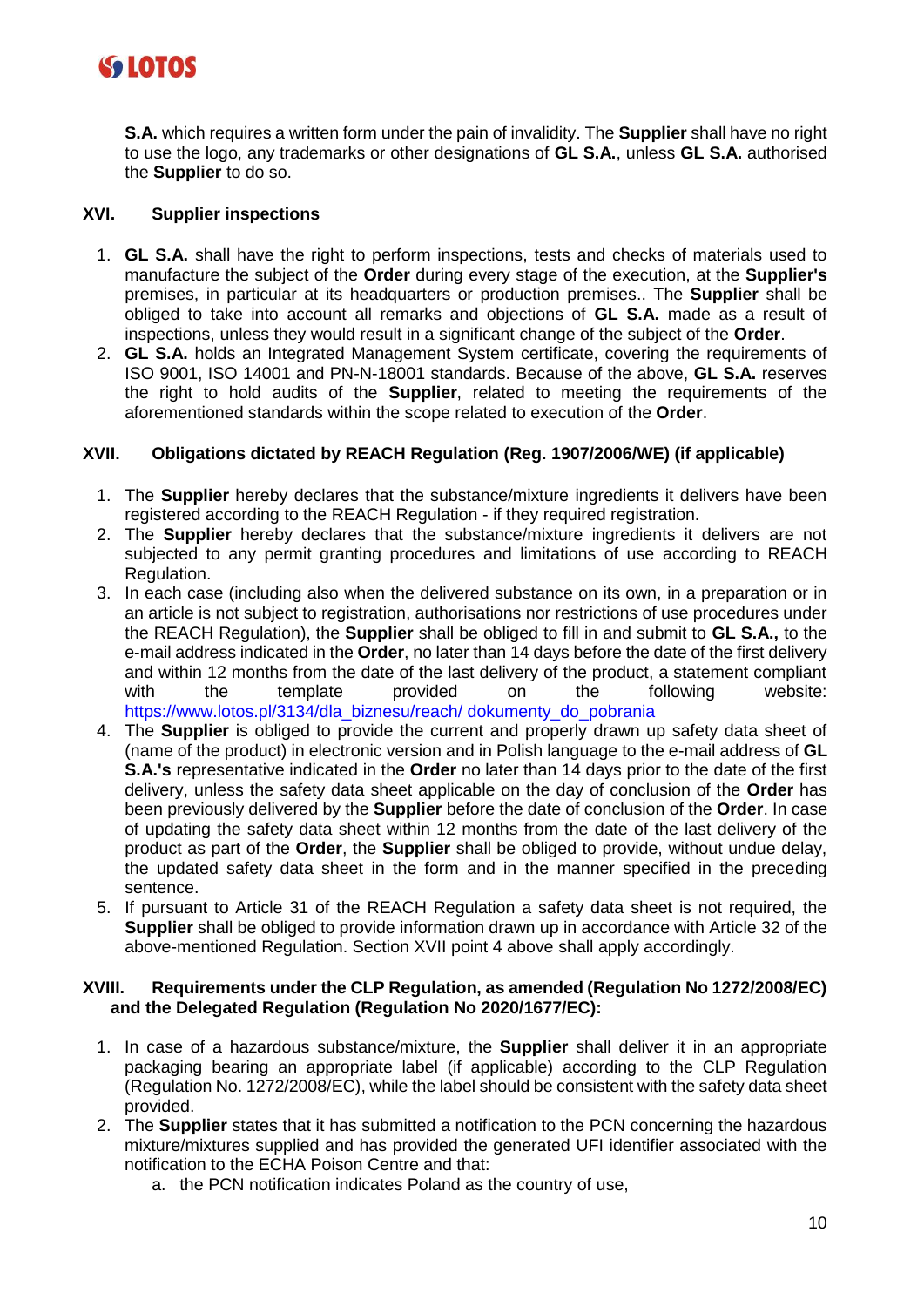

- b. the **Supplier** undertakes to provide the UFI identifier by making an appropriate notation on the label (if applicable) in case of each delivery or on the safety data sheet (when the label is not applicable).
- 3. If the **Supplier** benefits from the transition period for submitting the notification concerning mixtures to the ECHA Poison Centre, the **Supplier** shall inform **GL S.A.** about the fact in writing. After the transition period, the **Supplier** shall immediately inform **GL S.A.** about the fact that it has notified PCN and shall provide the UFI identifier.

## **XIX. Requirements for biocidal products under Regulation 528/2012/EC and Journal of Laws of 2015, item 1925 (if applicable)**

- 1. The **Supplier** declares that it holds a permit to trade the product on the territory of the Republic of Poland issued by the Office for Registration of Medicinal Products, Medical Devices and Biocidal Products with a specific number and that the product is entered in the Register of Biocidal Products.
- 2. The packaging of the biocidal product shall be compliant with the guidelines of the CLP Regulation (Regulation No 1272/2008/EC).
- 3. The label should be consistent with the provided safety data sheet and extended to and compliant with legal provisions on biocidal products.

# **XX. Other requirements concerning goods**

- 1. The **Supplier**, when placing packaged products on the market, is obliged to limit the quantity and negative environmental impact of the substances used to produce their packaging and produced packaging waste in such a way that:
	- a. the packaging does not contain harmful substances in amounts posing a threat to the product, the environment nor to human health,
	- b. the maximum sum of the contents of lead, cadmium, mercury and hexavalent chromium in the packaging does not exceed 100 mg/kg.
- 2. The **Supplier**, when introducing the packaging on the market, is also obliged to limit the amount and negative influence on the environment of the substances used to produce the packaging and to generate waste packaging so that that the volume and weight of the packaging is limited as much as it is required for it to serve its function and to ensure product safety, taking into account the expectation of the user, which in relation to the **Order** fulfilment, is **GL S.A.**
- 3. The adoption of the provisions in question together with taking into account the above requirement shall be deemed as unambiguous compliance with the requirements.
- 4. In case of a failure to perform the above-mentioned requirements and/or of violation of the provisions of the REACH and/or the CLP Regulation and/or regulations concerning biocidal products, the **Supplier** undertakes to repair the damage incurred by the **Buyer** as a result of such a violation, and **the Buyer** shall be entitled to:
	- a. return the goods at the **Supplier's** expense,
	- b. request refund of the price paid together with statutory interests for delay in commercial transactions calculated from the date of payment of the price by the **Buyer** to the date of its refunding by the **Supplier**,
	- c. charge **the Supplier** with and obliged the **Supplier** to reimburse all expenses, costs, fines, penalties or other monetary benefits incurred by the **Buyer** and imposed by competent authorities as a result of the violation of the above-mentioned regulations by the **Supplier**,
	- d. request that the **Supplier** compensates for any other damages incurred by the **Buyer**,
	- e. withdraw from the **Order** for reasons attributable to the **Supplier** in accordance with section IX herein.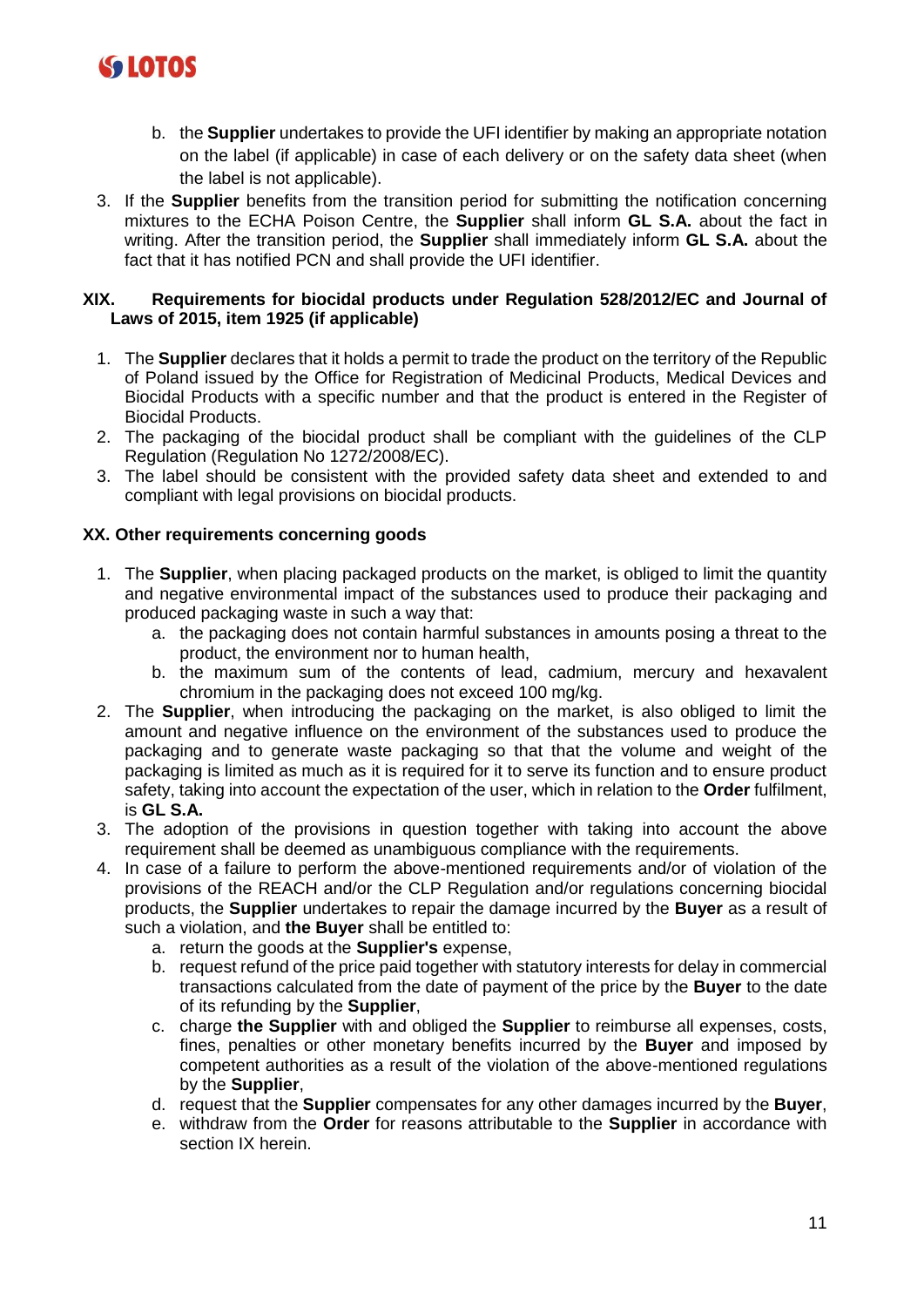

Each of the **Buyer** 's rights mentioned above may be exercised, at the **Buyer**'s discretion, separately or jointly and independently from other rights of the **Buyer**.

#### **XXI. Copyrights**

- 1. If the **Supplier** creates or delivers a work covered by regulations of the Act of 4th February 1994 on copyright and on derivative rights (hereinafter "Work") in relation to Contract execution, the **Supplier** shall transfer all material copyrights and derivative copyrights to all Works performed or delivered as a part of the **Order**, including the exclusive right to execute and allowing to execute the derivative copyright in fields of exploitation specified in p. 5 below onto the **Buyer**, within the contractual remuneration indicated in the Contract.
- 2. The **Supplier** hereby declares and guarantees that it is entitled to all material copyrights to Works created or delivered as a part of **Order** execution. Works shall be understood by the **Parties**, in particular, as technical documentation, final preparations, reports, information, analyses, scenarios, opinions, evaluations constituting works according to regulations of the Act on copyright and on derivative rights, collected by the **Buyer**, and until the day on which an **Order** withdrawal notice is submitted if the **Buyer** withdraws from the **Order**.
- 3. The **Supplier** hereby declares and guarantees that the Work shall not violate material and personal copyrights and any other rights of third parties and that its copyrights to the Work shall not be limited within the scope covered by the **Order**.
- 4. The **Supplier** shall be fully responsible for damage caused by ineffective or faulty acquisition of rights to Work from third parties or as a result of acquisition of rights to Work encumbered by rights of third parties, as well as a result of ineffective or faulty transfer of rights onto the **Buyer**. If any legal faults, encumbrances or claims of third parties are revealed after the date indicated in p. 5, the **Supplier** shall be obliged to exempt the **Buyer** from all related claims of third parties, to repair all damage to the **Buyer** caused by such faults, and also, on request of the **Buyer**, shall make an appropriate public declaration.
- 5. The transfer of copyrights and of derivative rights to Works indicated above shall take place on acceptance date of every Work, in the following fields of exploitation:
- a. recording and copying (including uploading to computer memory or to other devices), on any media and using any technology (including analogue and digital technologies), systems or formats, mechanical optical, magnetic, electronic or other forms of recording, on audio and video media (including audio-video media), light-sensitive, magnetic, optical media, discs, computer data storage media and chips, print-outs and similar media and on any other forms of data storage media and memory,
- b. marketing of the original copy and of copies made according to stipulations listed in ch. a) marketing, lease, lending, licensing or making the Work available for use according to any other legal basis,
- c. other forms of distribution, including:
	- − broadcasting (including transmission and re-transmission) and re-broadcasting, including visual and audio, wired and wireless transmission by ground stations, satellites and interactive television, in cable television, telecommunication or multimedia networks or using other broadcasting systems (including so called *simulcasting* and *webcasting*), encrypted or non-encrypted, in open or closed circulation, using any technique (including analogue and digital techniques), system or format, with or without the recording option, including text, multimedia, Internet, telephone or telecommunication services,
	- all means making the Works publicly available in a manner open to the public at the location and time of their choosing, including ground stations, satellites, cable, telecommunication or multimedia networks, databases, servers or other devices in systems, including systems operated by third parties, in open or closed circulation, using any technique, system or format, with or without recording options, including services listed above in ch. c)
	- − all public presentations, displays,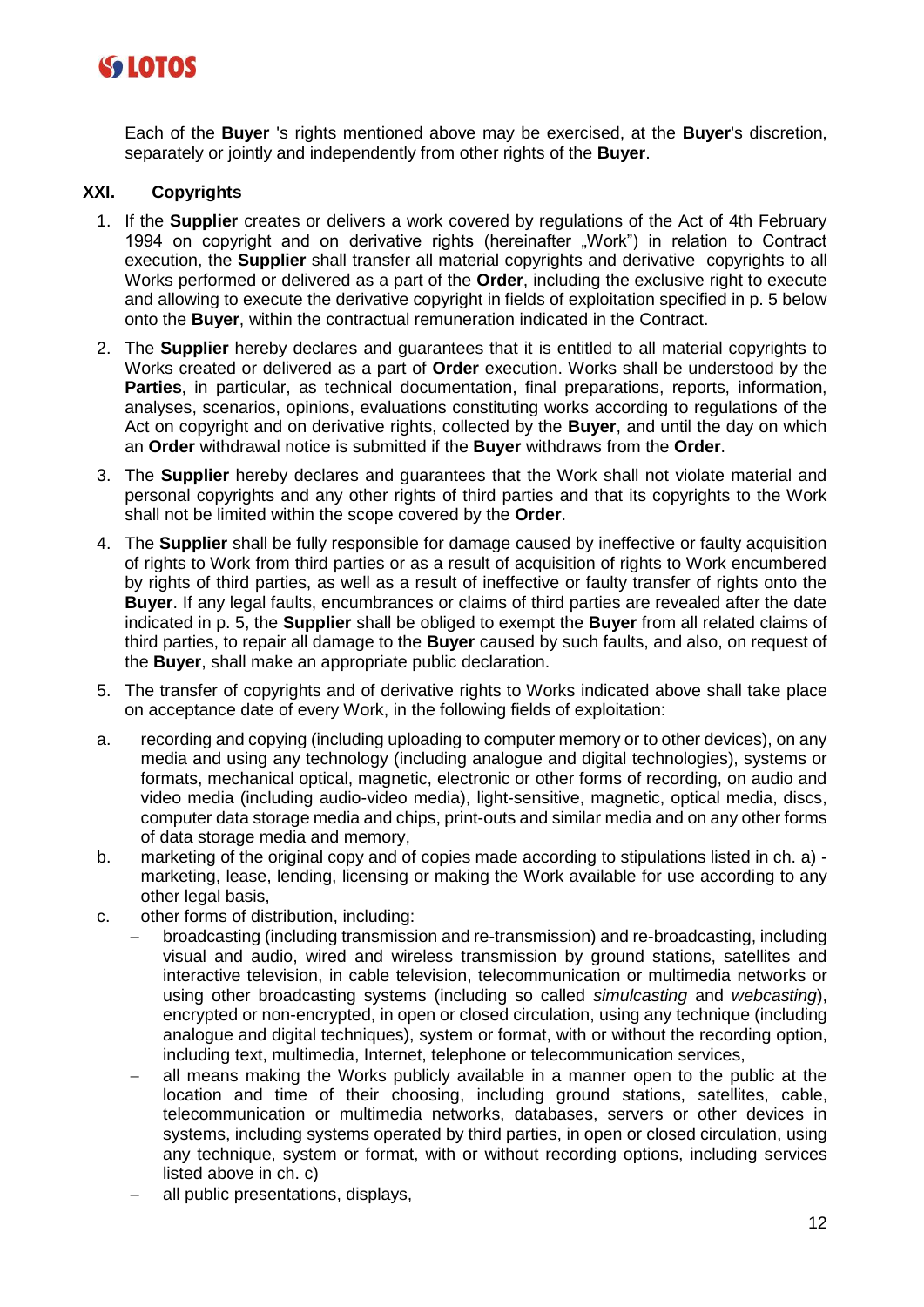

- use on Internet websites which may be viewed or accessed all across the world and use of Internet-based, live multimedia transmission,
- − use in promotions and advertisements and for information purposes, using television and Internet,
- use of the Work during a procurement, investment process, once or on multiple occasions, in its entirety or partially, at the disposal of the **Buyer**, in particular construction of any number of buildings, structures, installations or other sites and parts thereof on their basis,
- − preparation of a derivative form of the Work by a third party as requested by the **Buyer**;
- 6. The transfer of rights indicated in p. above shall be unlimited in terms of territory.
- 7. The **Supplier** hereby authorises the **Buyer** to use the Work as a whole or any parts thereof for promotional and advertising purposes (within the fields of exploitation specified in p. 5 above, as posters, photographs, radio or television advertisements and Internet advertising).
- 8. The **Buyer** shall have the right to use parts of the Work and dispose of them within the fields of exploitation and use specified in p. 5 above.
- 9. The **Supplier** hereby authorises the **Buyer** to execute personal copyrights on behalf of the author of the Work, and in particular to:
	- a. making decisions regarding inviolability of the contents and of the form,
	- b. making decisions regarding how the Work should be used.
- 10. The **Supplier** undertakes that the author will not perform his personal copyrights in relation to the Work.
- 11. Upon Work acceptance by the **Buyer**, the **Supplier** shall transfer onto the **Buyer** the ownership of copies (material media) containing the Work, within the remuneration of the **Supplier** indicated in the **Order**.
- 12. The **Buyer** may distribute and publish materials or make declarations regarding the work without indicating authors of the Work in such materials and declarations.

#### **XXII. Safety clause**

- **1.** The following terms shall have the outlined meanings for the purpose of this Clause:
	- a. "**Entities working on behalf of the Supplier**" shall be understood as i.e.:

- natural persons working on behalf of or commissioned by the **Supplier**, as well as staff, partners of the **Supplier**, natural persons working on behalf of or commissioned by the **Supplier** on a basis other than employment, as well as self- employed persons;

- legal persons or organizational units without legal personality, performing the Work on behalf of or commissioned by the **Supplier**, in particular as sub-contractors, further suppliers, consortium members, including foreign entities executing the **Order**/Contract on behalf of or commissioned by the **Supplier**, etc.

- b. "**Works**" should also be understood as works, services, deliveries.
- c. "**Website**" shall be understood as LOTOS Capital Group's requirements for Partners available at: [https://kontrahenci.lotos.pl.](about:blank)
- **2.** This Clause shall also apply to Entities performing Works on behalf of the **Supplier**.
- **3.** The **Supplier** and Entities performing Works on behalf of the **Supplier** shall be obliged to observe and apply the effective legal requirements, internal regulations of **GL S.A.** and professional/technical standards related to occupational health and safety, fire prevention, applicable to works performed within the **Order**.
- **4.** The **Supplier** shall be obliged to ensure that the **Order** entered into with Entities performing Works on behalf of the **Supplier** contain stipulations resulting from this Safety Clause, in particular in the case of Works executed within sites of **GL S.A. GL S.A.** may request the **Supplier** to provide a copy of a contract entered into with Entities performing Works on behalf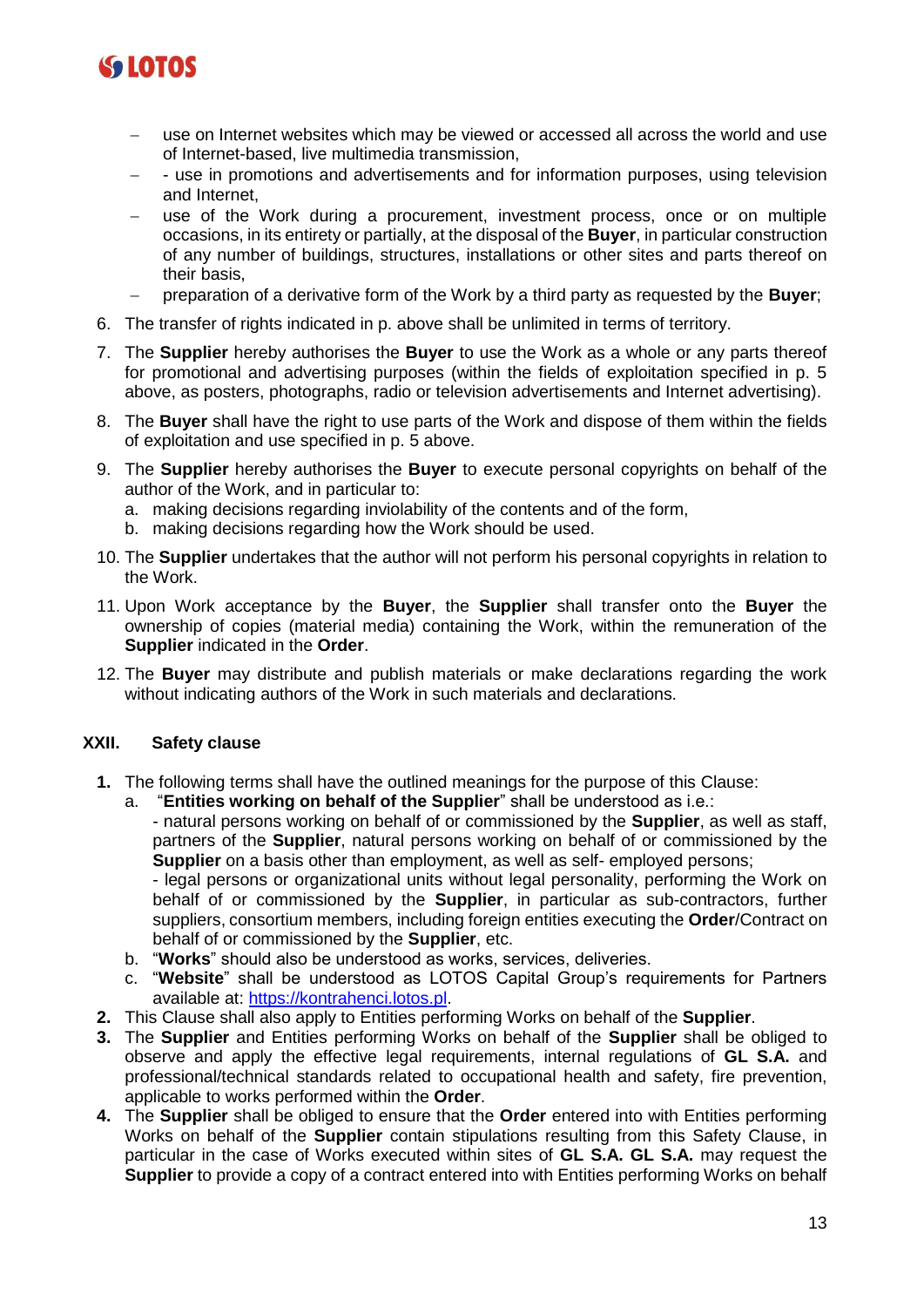

of the **Supplier** in order to verify the aforementioned obligation, in particular with Entities acting as entrepreneurs.

- **5.** The **Supplier** shall be obliged to observe and apply standards and codes of conduct currently effective at the sites of **GL S.A.**, in particular related to occupational health, safety, fire prevention and physical security, as provided by **GL S.A.** on the Website. The **Supplier** shall be obliged to designate a person with access to the Website using login and password provided once the **Order** is obtained. The designated person should be a person coordinating Works included in the **Order** and present during their execution at the sites of **GL S.A**., if the **Supplier** or Entities working on behalf of the **Supplier** enter the site of **GL S.A.** during execution of the **Order**.
- **6.** In the case of any difficulties with logging in to the Website /with document access, **GL S.A.** should be notified immediately at the following e-mail address: [kontrahenci@grupalotos.pl.](about:blank)
- **7.** Changes to documents made available through the Website shall become effective on the day indicated in the above mentioned Website and do not require an amendment in the form of a written annex to the **Order.**
- **8.** The **Supplier** shall be obliged, before the start of Works at the sites of **GL S.A.**, to familiarise all Entities performing Works on behalf of the **Supplier** with the effective occupational health and safety, fire prevention and physical security rules effective at the sites of **GL S.A.** and to ensure distribution of requirements made available on the Website among all Entities performing Works on behalf of the **Supplier**.
- **9.** The **Supplier** shall ensure that Entities working on behalf of the **Supplier** at the sites of **GL S.A.** know and observe rules and behaviour standards effective at the sites of **GL S.A.**
- **10.** Because of the priority approach to safety within **GL S.A.,** any violations of the code of conduct effective at the sites of **GL S.A.** by the **Supplier** or an Entity performing Works on behalf of the **Supplier**, in particular related to work safety, fire protection and physical security may provide **GL S.A.** with the basis for immediate termination or withdrawal (within the term specified in the **Order**) from the **Order** because of reasons the **Supplier** is liable for and to claim contractual penalties and compensation according to general rules, up to the full amount of the actual damage.
- **11.** The **Supplier** shall delegate Entities performing Works on behalf of the **Supplier** to undertake a training in general safety rules effective at the sites of **GL S.A.**, provided by **GL S.A.** The training shall be provided as e-learning, available at the training platform, at the following address: [https://e-learning.lotos.pl/](about:blank) or as a stationary training, in cases agreed upon with **GL S.A.**
- **12.** The **Supplier** shall delegate Entities performing Works on behalf of the **Supplier** to undertake other trainings effective at the sites of **GL S.A**., related to the widely understood occupational health and safety and fire prevention, provided by **GL S.A.** The information about the need to participate in such trainings and rules of such trainings shall be indicated on the Website.
- **13.** The **Supplier** shall be obliged to immediately inform **GL S.A.** about any incidents taking place at its sites, involving Entities performing Works on behalf of the **Supplier**, i.e.: accident at work, fire, malfunction or other local hazards, according to stipulations included in the currently effective Manual of the code of conduct at the sites of **GL S.A.** available on the website.
- **14.** If the **Supplier** or Entities performing Works on behalf of the **Supplier** violates occupational health and safety, fire prevention and physical security effective at the sites of **GL S.A.** or generally effective legal regulations related to occupational health and safety, fire prevention and physical security **GL S.A.** shall have the right to impose a contractual penalty onto the **Supplier**, in the amount of one thousand zlotys (1,000.00 PLN) for each and every violations. Meeting of the aforementioned requirements may be verified by the authorised representatives of **GL S.A.**, persons supervising the works on behalf of **GL S.A.** and staff of LOTOS Ochrona Sp. z o.o. Each and every time when it is found that the **Supplier** or Entities performing Works on behalf of the **Supplier** violate the occupational health and safety, fire prevention and physical security rules in effect at the sites of **GL S.A.** - representatives of **GL S.A.,** persons supervising works on behalf of **GL S.A.** and staff of LOTOS Ochrona Sp. z o.o. shall apply sanctions provided for in the so-called "Table of penalties for staff of third parties" available on the Website. The **Supplier** hereby declares that it has read the Table of penalties for staff of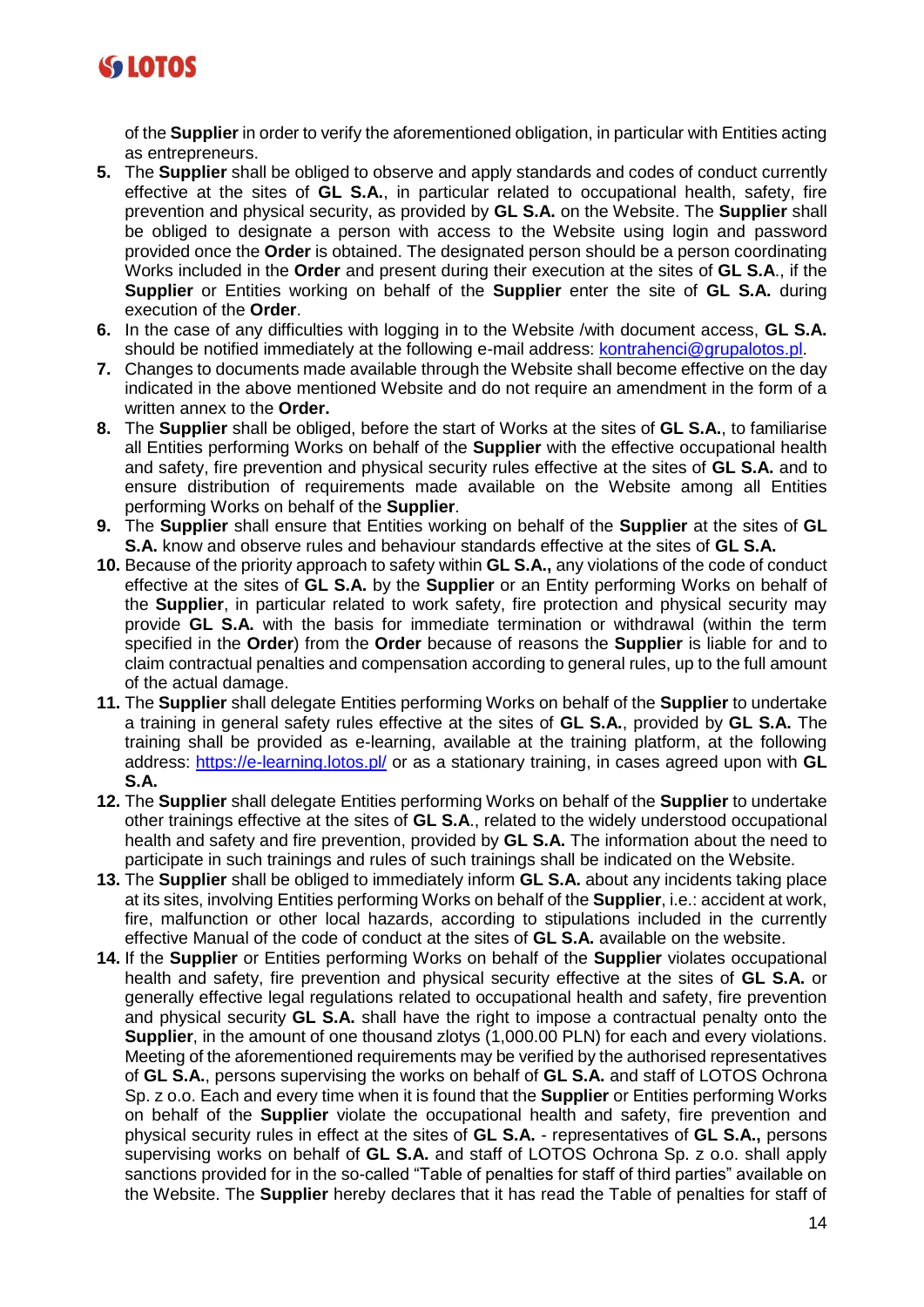

third parties and agrees to sanctions indicated therein. If the Entities performing Works on behalf of the **Supplier** revoke the right to enter the sites of **GL S.A.,** all consequences thereof shall be borne by the **Supplier**. In addition, in cases of aforementioned events, **GL S.A.** may unilaterally decide to fully or partially suspend operation of machinery or other technical devices and Works in their entirety or in parts, by individual persons present at the sites of **GL S.A.** Suspension of Works does not change the deadline for Works execution specified in the **Order**. **GL S.A.** shall have the right to have the **Supplier** bear the costs of a standstill caused by Works withheld as described above.

- **15.** Regardless of the application of sanctions resulting from the "Table of penalties for staff of third parties", **GL S.A.** shall have the right to impose contractual penalties indicated in p. 14 and p. 17 of this Clause. The **Supplier**, the staff of which or Entity performing Works on behalf of the **Supplier** committed the violation, shall be informed about the aforementioned actions.
- **16.** Entities performing Works on behalf of the **Supplier** shall not bring onto the sites of **GL S.A**. and shall not arrive ready to execute Works or execute Works under the influence of alcohol or drugs/narcotics, and shall not possess drugs/narcotics.
- **17.** The **Supplier** shall pay **GL S.A.** a contractual penalty in the amount of one thousand zlotys (1,000.00 PLN) for every disclosure of the influence of alcohol (upwards of 0.2‰ of alcohol in blood or 0.1 mg of alcohol in 1 dm3 of exhaled air) or condition under the influence of drugs/narcotics in the first two persons performing Works on behalf of the **Supplier** or who signalled readiness to perform or performing Works (including the disclosure of a state under the influence of alcohol/under the influence of drugs or narcotics during an attempted entry onto the sites of **GL S.A.** or a training in general safety rules effective at the sites of **GL S.A.**) during the given calendar year, wherein a refusal to undergo the relevant examination shall be considered as a disclosure of the state under the influence of alcohol or drugs/narcotics. In the case of every subsequent person violating the sobriety obligation during the given calendar year, the **Supplier** shall pay ten thousand zlotys (10,000.00 PLN). The limit of two persons during a calendar year, during which the aforementioned, lower penalty is calculated shall apply to the **Supplier** for all contracts (including orders) entered into with **GL S.A.**, and the number of people, for who the state under the influence of alcohol or under the influence of drugs/narcotics performing Works was disclosed in relation to the **Order** and to other contracts (including orders) shall be additive. The **Parties** hereby agree that **GL S.A.** shall issue a debit note for the reserved contractual penalty related to violations of the sobriety obligation, to the **Supplier**. Such debit notes shall include information about a cessation of amounts due from the debit note for LOTOS Ochrona Sp. z o.o., indicating the appropriate number of the bank account of LOTOS Ochrona Sp. z o.o. The person found to violate the alcohol or illicit drugs/narcotics sobriety regulation shall have its pass revoked with an imposed entry prohibition onto sites of **GL S.A.** for a period of time specified in the current Table of penalties for staff of third parties.
- **18.** In the case of a justified suspicion of violation of internal rules and codes of conduct related to occupational health and safety, fire prevention or physical security by the **Supplier** or by Entities performing Works on behalf of the **Supplier**, in particular related to unauthorised removal of items from the protected area of **GL S.A.**, introduction of alcohol and of drugs/narcotics, weapons and other prohibited items, presence within the protected area of **GL S.A.** under the influence of alcohol or of drugs/narcotics, and in locations where the following is prohibited: smoking, use of mobile phones and other electronic transmitters, the authorised representatives of **GL S.A.**, persons supervising works on behalf of **GL S.A.** and staff of LOTOS Ochrona Sp. z o.o. may perform a check according to rules specified in internal normative acts regulating personal movement, material traffic, waste management, occupational health and safety and physical security. Each person refusing to cooperate during such a check shall receive a permanent entry prohibition onto sites of **GL S.A.**, and in relevant cases, officers of authorised bodies created to maintain public order shall be called for assistance. On request of **GL S.A.**, The **Supplier** shall remove such person from the execution of Works and replace with another staff member, if the Contracting Authority concludes that the indicated person violated any of the effective occupational health and safety regulations, rules of physical security and/or related to alcohol, illicit drugs or narcotics. **GL S.A.** shall have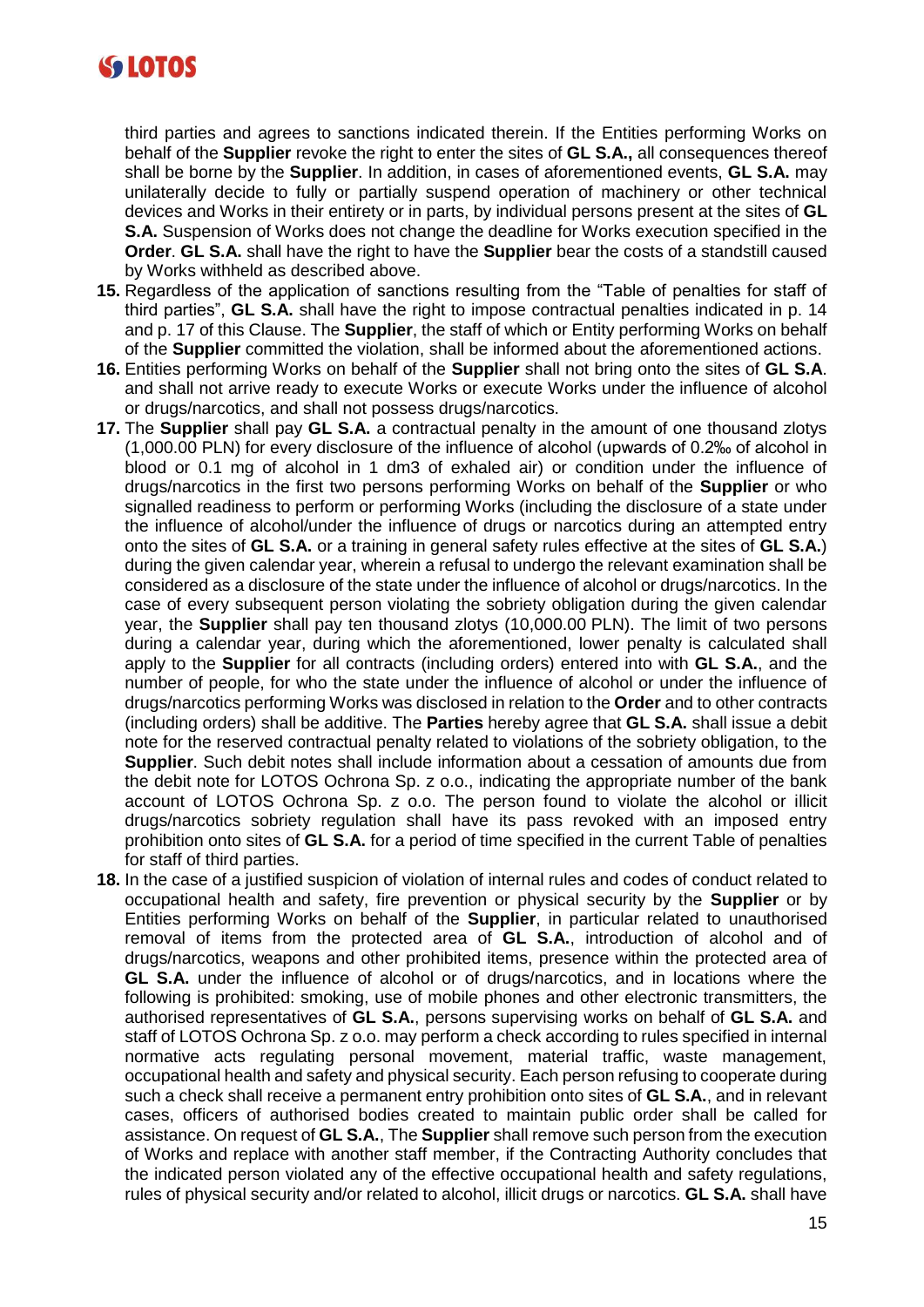

the right to inspect activities of the **Supplier** and of its procedures implemented in order to ensure conformity with the discussed rules, at any time.

- **19.** On request of **GL S.A**., **Supplier** shall present its OHS plan including a list of persons responsible for OHS, including telephone contact numbers and an analysis of work in terms of risk and methods the **Supplier** plans to use in order to limit or eliminate the risks. Without a prior, written approval of **GL S.A.**, the **Supplier** or the Entity working on behalf of the **Supplier** may not apply or shall not begin negotiations with any bodies or authorities in order to obtain approvals of deviations from or changes to rules and regulations related to occupational health and safety, fire prevention, environmental protection or excessive noise levels and related to the **Order**. **GL S.A.** may request the **Supplier** to provide a copy of the OHS plans of Entities performing Works on behalf of the **Supplier**, for verification.
- **20.** The **Supplier** hereby declares that everyone performing Works on behalf of the **Supplier** have the legally required, current and valid medical certificates, trainings, qualifications, professional qualifications and have been familiarised in a documented manner with professional risk related to work performed at the sites of **GL S.A.**
- **21.** The **Supplier** shall be obliged to provide **GL S.A**., on each and every request, current and valid certificates, documents confirming qualifications of the **Supplier** and Entities performing Works on behalf of the **Supplier**, professional risk evaluations, attestations, certificates, registers required by law and related to all persons working on its behalf.
- **22.** The **Supplier** and Entities performing Works on behalf of the **Supplier** hereby declare that they shall not employ temporary staff as understood according to the Act of 9th July 2003 on employment of temporary staff to perform particularly hazardous works, as understood according to regulations issued on the basis of art. 237(15) of Labour Law Code.
- **23.** If the **Order** provides for execution of Works at the site of **GL S.A.** on the basis of a written work permit issued by **GL S.A.**, the **Supplier** and Entities performing Works on behalf of the **Supplier** shall be obliged to designate a person/persons authorised to manage and supervise staff before the Works begin, entitled to collect the written work permit on the basis of an undertaken training titled "Training authorising to receive written permits at the sites of Grupa LOTOS.A.". This training is available at the training platform, at: [https://e-learning.lotos.pl/](about:blank). Persons without a possessed valid certificate confirming the aforementioned training shall not receive work permits issued on the basis of procedure GKL.48.01.00.00.

# **XXIII. Final stipulations**

- 1. The **Supplier** declares that it has read the document "CSR Standards for Contractors of Grupa LOTOS S.A." (published on the following website [https://www.lotos.pl/1327/dla\\_biznesu/dla\\_dostawcow/dokumenty\\_do\\_pobrania\)](https://www.lotos.pl/1327/dla_biznesu/dla_dostawcow/dokumenty_do_pobrania) and undertakes to apply and observe them when cooperating with **GL S.A.** The **Supplier** shall also be obliged to make its sub-suppliers acquainted with the aforementioned document.
- 2. Taking into account the quality of the contract fulfilment, safety of work, environmental protection and corporate responsibility policies, **GL S.A.** reserves the right to carry out audits on the **Supplier**'s premises within the scope constituting the **Order**'s object. Such activities are aimed at assessing compliance with requirements referred to in contractual documents and other documents delivered to be applied, as well as appropriate legal regulations and standards applicable to the **Order**'s execution.
- 3. The **Order** and the legal relationship resulting from the contract concluded on the basis of the **Order** and the **GOC** shall be governed by Polish law, excluding the conflict-of-laws rules concerning the choice of applicable law.
- 4. Any disputes related to the **Order** shall be resolved by a court having jurisdiction over the **GL S.A.** seat.
- 5. This document is an annex to the **Order** and constitutes an integral part thereof. In case of any discrepancies or contradictions between the **GOC** and the content of a specific **Order**, the content of the **Order** shall prevail.
- 6. If the provisions of any part, section, point, letter or paragraph of the **Order** or **GOC** are found to be invalid, non-binding or otherwise unenforceable, that shall not affect the validity of the